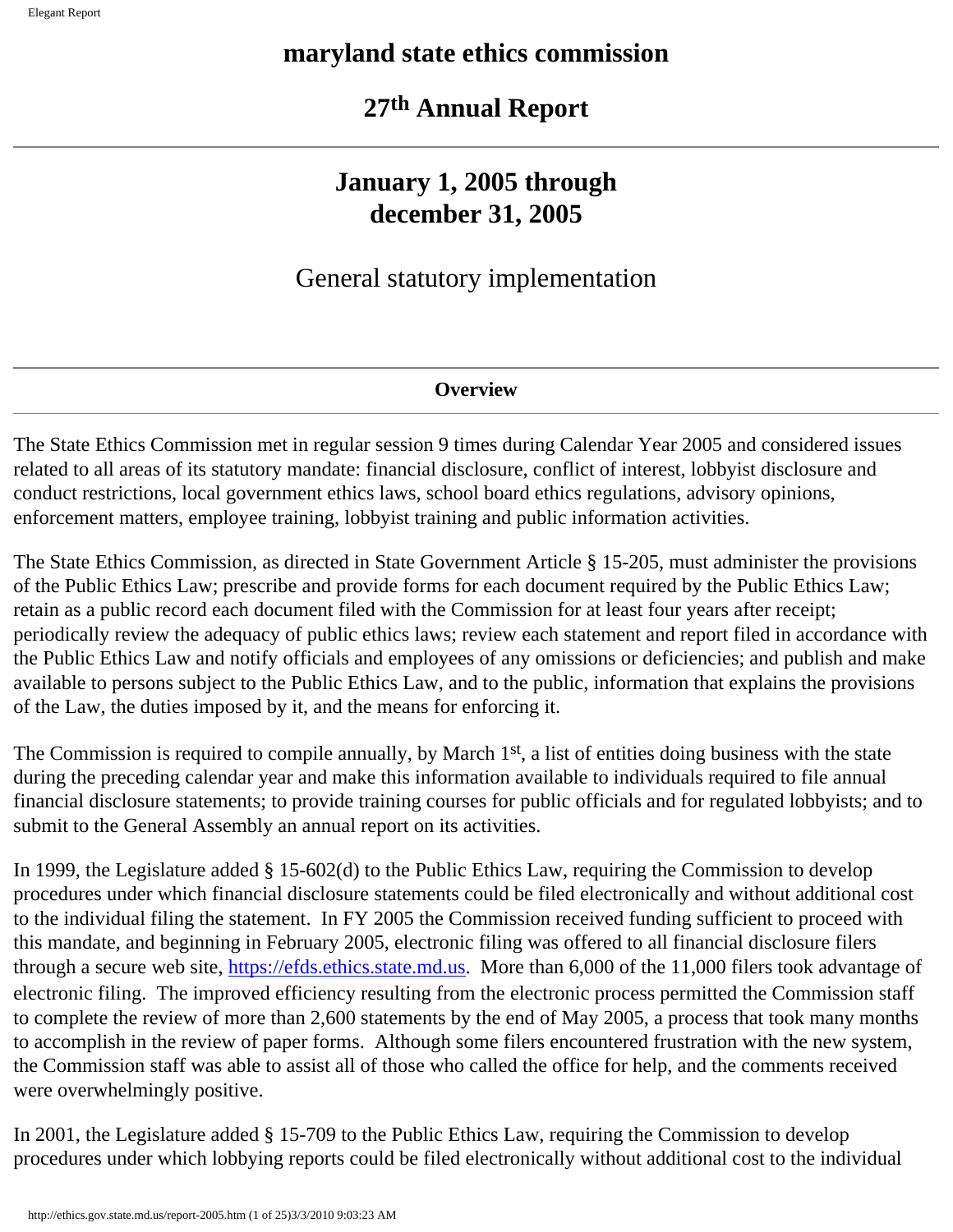Elegant Report

who would opt to file electronically, and to make the filed reports available for public inspection electronically. In 2005, the Commission, working with the Canton Group, LLC, a technology contractor, developed a process by which regulated lobbyists could begin the registration process and complete and submit all lobbying reports electronically and by which the public would have immediate access to electronically submitted reports. Electronic registration for lobbyists became available November 1, 2005, and electronic lobbying reporting for event reports and activity reports for the lobbying period of November 1, 2005 through April 30, 2006 was online before the end of calendar year 2005.

The Commission staff continued to place substantial emphasis on the training for public officials and employees and regulated lobbyists. In its Strategic Plan, the Commission asserted its commitment to education and training on its belief that increased and improved education and training will lead to an increase in advice responsibilities and a decrease in the volume of enforcement actions. Commission staff has continued to focus on providing training to smaller groups of employees at their particular agencies, which has permitted the training to address the specific ethical issues confronted by State employees and public officials in their particular service to the public. This has resulted in a marked increase in the requests for advice that come to the Commission from employees and public officials. During calendar year 2005, the Commission conducted 40 general ethics training programs for agencies, boards and commissions, attended by 1987, focusing more specifically on conflicts of interest and the electronic filing process for financial disclosure statements. In addition, the Commission staff conducted eleven conflict of interest, electronic filing and procurement training sessions attended by an additional 430 public officials, and members of public and special interest groups. The Commission staff also conducted ten lobbying training programs, attended by 213 regulated lobbyists, and one program on forms completion attended by an additional 6 lobbyists or their assistants. The lobbying programs focused on electronic filing and general lobbying prohibitions and reporting requirements.

In June 2003, the Commission conducted a complaint hearing on charges of lobbying violations by lobbyist Bruce C. Bereano. The Commission issued its decision and public order finding a violation of § 15-713(1), being engaged for lobbying purposes for contingent compensation. On December 28, 2004, the Honorable Raymond Kane of the Howard County Circuit Court, in case No. 13-C-03-057038, upheld the Commission's decision and sanction of a 10-month suspension of Mr. Bereano's lobbying registrations. Mr. Bereano's appeal of Judge Kane's decision was heard in the Court of Special Appeals on November 9, 2005. By the end of 2005, the Court of Special Appeals had not issued its decision with regard to this appeal.

On July 11, 2005, by the nomination of Speaker Michael Busch, Governor Ehrlich appointed Darryl Jones to fill the vacancy created in January 2004 by Bruce Poole's resignation from the Commission. On October 15, 2005, Ava Feiner, appointed by Governor Ehrlich in 2003, resigned from the Commission, prior to completion of her term. Janet McHugh, Esq. was appointed on October 17, 2005, to fill the remainder of Dr. Feiner's term.

The Fiscal Year 2006 budget was approved for General Funds of \$668,465 and Special Funds of \$127,582.

# **Advice Activities**

The Maryland Public Ethics Law §§ 15-301 through 15-303 provides that the State Ethics Commission may issue formal advisory opinions in response to requests from officials, employees, lobbyists, and others who are subject to the Ethics Law. Formal opinions generally follow an appearance before the Commission by the requestor, are published in the Maryland Register, and are accessible electronically through State Documents in COMAR Title 19A. The Commission regulations, COMAR 19A.01.02.05, also permit the staff and the Commission to provide informal advice. Informal advice generally result in a letter or email to the requestor referencing prior formal and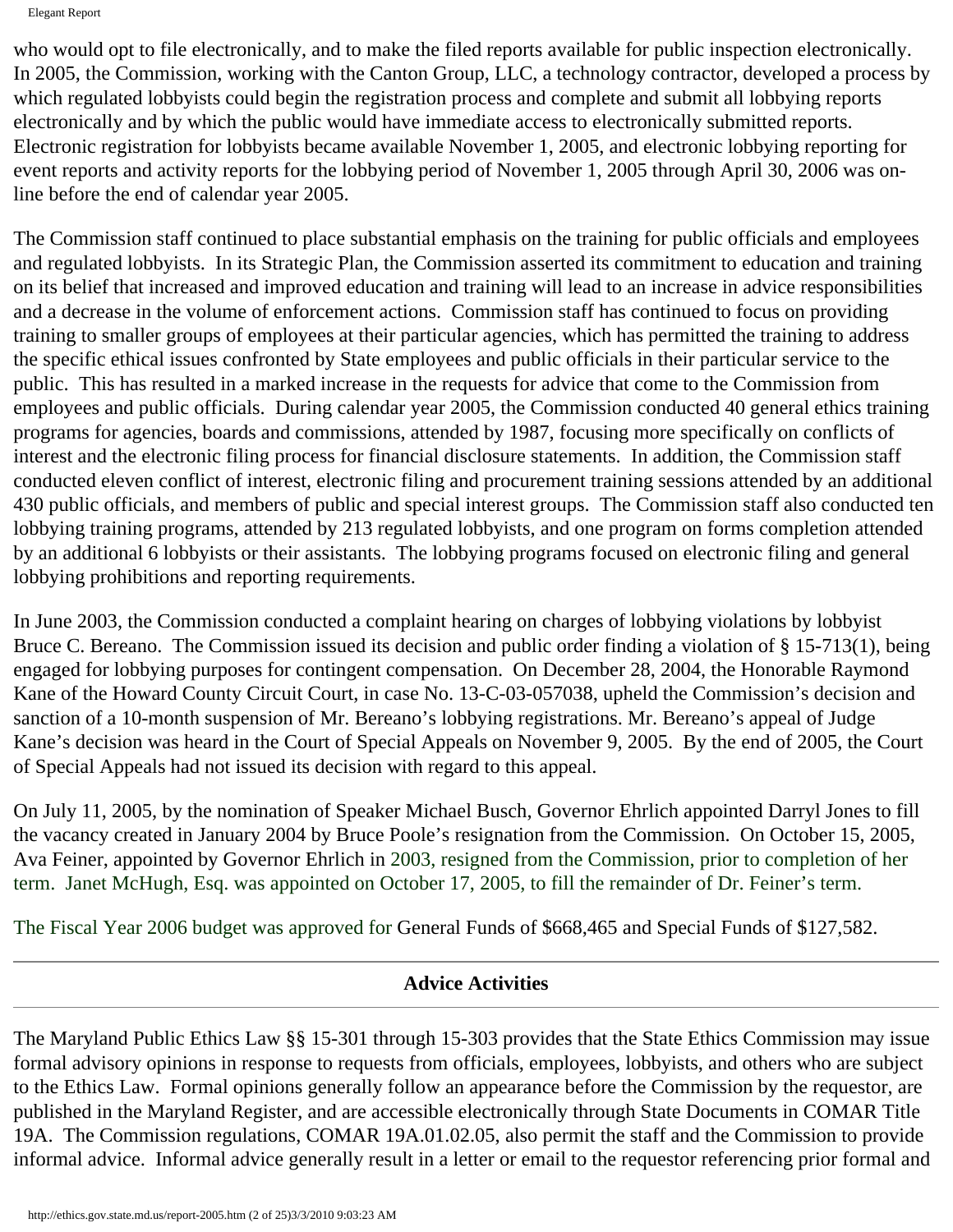Elegant Report

informal Commission opinions addressing similar facts and issues.

The State Ethics Commission is responsible for interpreting the Public Ethics Law. In late 1979, when the Commission was established, most advice requests resulted in published formal opinions. During its first five years of operation, the Commission issued a total of 205 formal opinions, and during the next five years, another 128 formal opinions were issued. As a result, there is a large body of published opinions available to the Commission staff providing guidance in response to advice requests. During the twenty-seven years in existence, the Commission has issued a total of 488 formal opinions. During the past five years the number of formal opinions has deceased while informal reviews and letter advice has increased. A major factor reducing the need for formal Commission opinions is the large number of existing opinions that provide guidance to the staff thus expediting the advice process.

During Calendar-Year 2005, the Commission issued two (2) formal published opinions. Both opinions addressed the application of Section 15-501 of the Ethics Law. This provision in part prohibits officials and employees from participating in State matters if a party to the matter is a business entity that employs the official's or employee's spouse, parent, child, brother or sister. Section 15-501(b) allows the Commission to grant exceptions to this requirement by advisory opinion. Opinion No. 05-01 allowed the Secretary of Transportation to participate in matters regarding two Fortune 500 companies who are vendors of the Department and who each employ one adult child of the Secretary. The children of the Secretary were employed in locations outside of Maryland and in divisions or program unrelated to the vendors' business with the Department.

Opinion No. 05-02 allowed the Director of Operations of the Maryland Port Administration to participate in matters involving an international shipping carrier that employed his older brother in a different region of the country. The brother's duties did not have any relationship to the carrier's operation in the Port of Baltimore.

The Commission's informal docket, initiated in 2002, logs requests for advice resulting in informal advice from the staff or Commission. The log may include telephone advice or responses to routine questions from individuals who either call, email or walk-into the office. The Commission and its staff provided informal advice in the following subject areas during calendar years 2002 through 2005:

|                                              | <b>Number of Requests</b> |      |                |      |
|----------------------------------------------|---------------------------|------|----------------|------|
| <b>Subject Matter of the Advice</b>          | 2005                      | 2004 | 2003           | 2002 |
| Lobbying Registration, Reporting and Conduct | 9                         | 11   | 18             | 53   |
| Secondary Employment Advice                  | 121                       | 108  | 132            | 269  |
| Participation Advice                         | 21                        | 17   | 8              | 3    |
| <b>Procurement Restrictions</b>              | 15                        | 6    | $\overline{7}$ | 10   |
| Post-Employment Advice                       | 23                        | 13   | 13             | 6    |
| <b>Gift Questions</b>                        | 22                        | 21   | 29             | 8    |
| Other                                        | 40                        | 44   | 35             | 28   |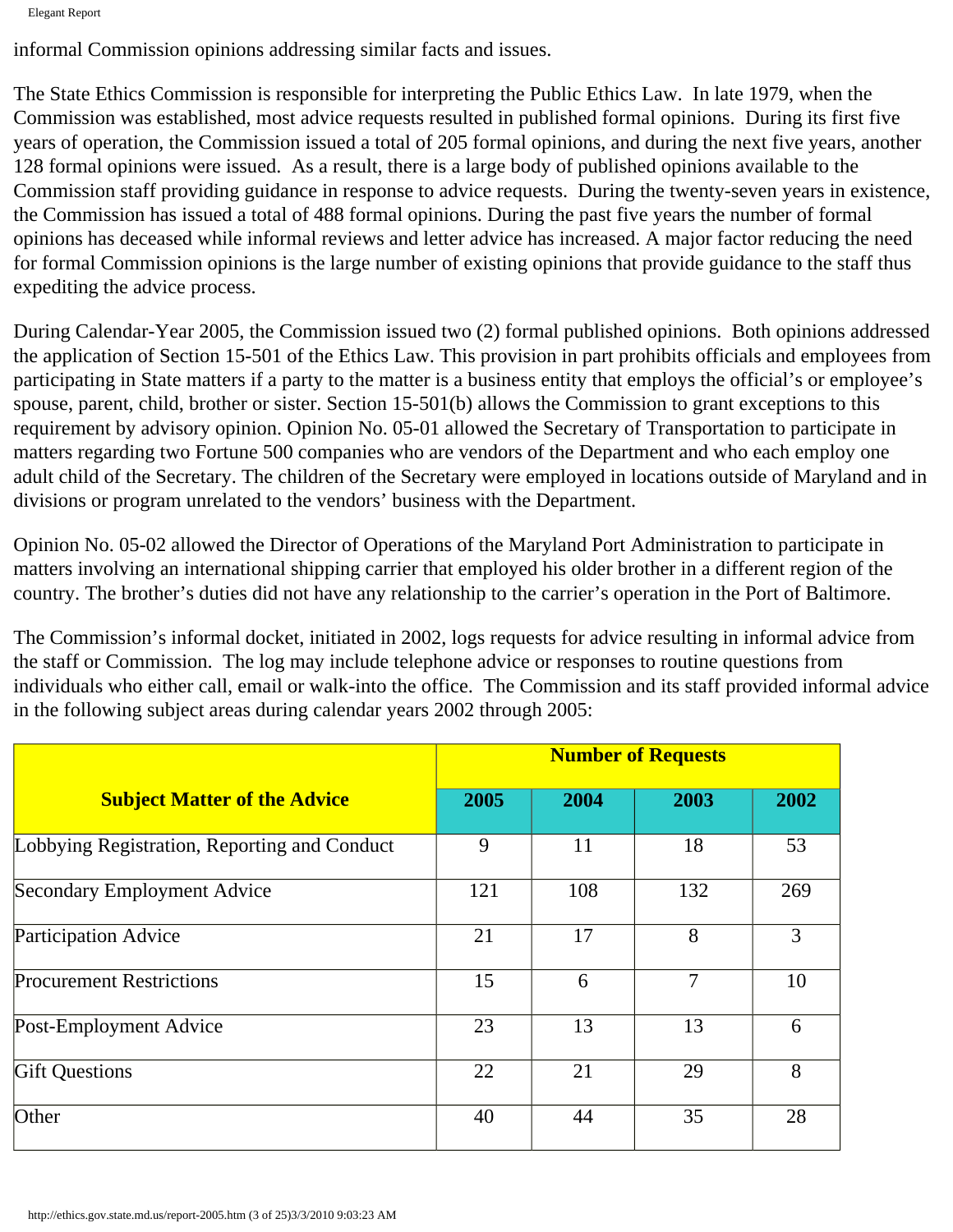| Total | $251$   $220$ | 242   377 |  |
|-------|---------------|-----------|--|
|       |               |           |  |

The number of informal matters increased in 2005 compared to 2004. The number of informal matter had decreased each year from calendar year 2002 to 2004. The increase in 2005 is attributable to an increase in requests for secondary employment advice, for procurement ethics advice and for post-employment advice.

The 121 informal secondary employment requests considered in 2005 arose from the following Departments and agencies:

|                                                | <b>Number of Requests</b> |                |                         |                |
|------------------------------------------------|---------------------------|----------------|-------------------------|----------------|
| <b>Department</b>                              | 2005                      | 2004           | 2003                    | 2002           |
| Department of Human Resources                  | 33                        | 40             | 48                      | 219            |
| Department of Health and Mental Hygiene        | 30                        | 22             | 18                      | 20             |
| Department of Transportation                   | 13                        | $\overline{4}$ | $\vert 9$               | $\overline{4}$ |
| <b>Executive Department</b>                    | $\overline{4}$            | 5              | $\overline{6}$          | $\overline{2}$ |
| Department of Agriculture                      | $\mathbf{1}$              | $\overline{3}$ | $\overline{5}$          | $\overline{0}$ |
| University System of Maryland                  | 5                         | $\overline{2}$ | 5                       | $\overline{2}$ |
| Dept. of Public Safety & Correctional Services | $\overline{4}$            | 3              | 14                      | $\overline{2}$ |
| Department of Natural Resources                | 6                         | $\overline{4}$ | $\mathbf{\overline{3}}$ | $\mathbf{1}$   |
| Other Agencies/Departments                     | 25                        | 25             | 34                      | 19             |
| <b>Totals</b>                                  | 121                       | 108            | 132                     | 269            |

During calendar year 2005, the Commission's Executive Director, General Counsel, Staff Counsel, and Assistant Counsel responded to more than 1,800 phone inquiries.

#### **University of Maryland public-private partnership exemptions**

In 1990, the General Assembly enacted legislation allowing the University System of Maryland (USM) to grant to university faculty certain exemptions from the conflict of interest provisions of the Public Ethics Law. The exemptions were for "sponsored research and development" activities. Sponsored research and development was defined in the law as an "agreement to engage in basic or applied research or development at a public senior higher education institution, and includes transferring university-owned technology or providing services by a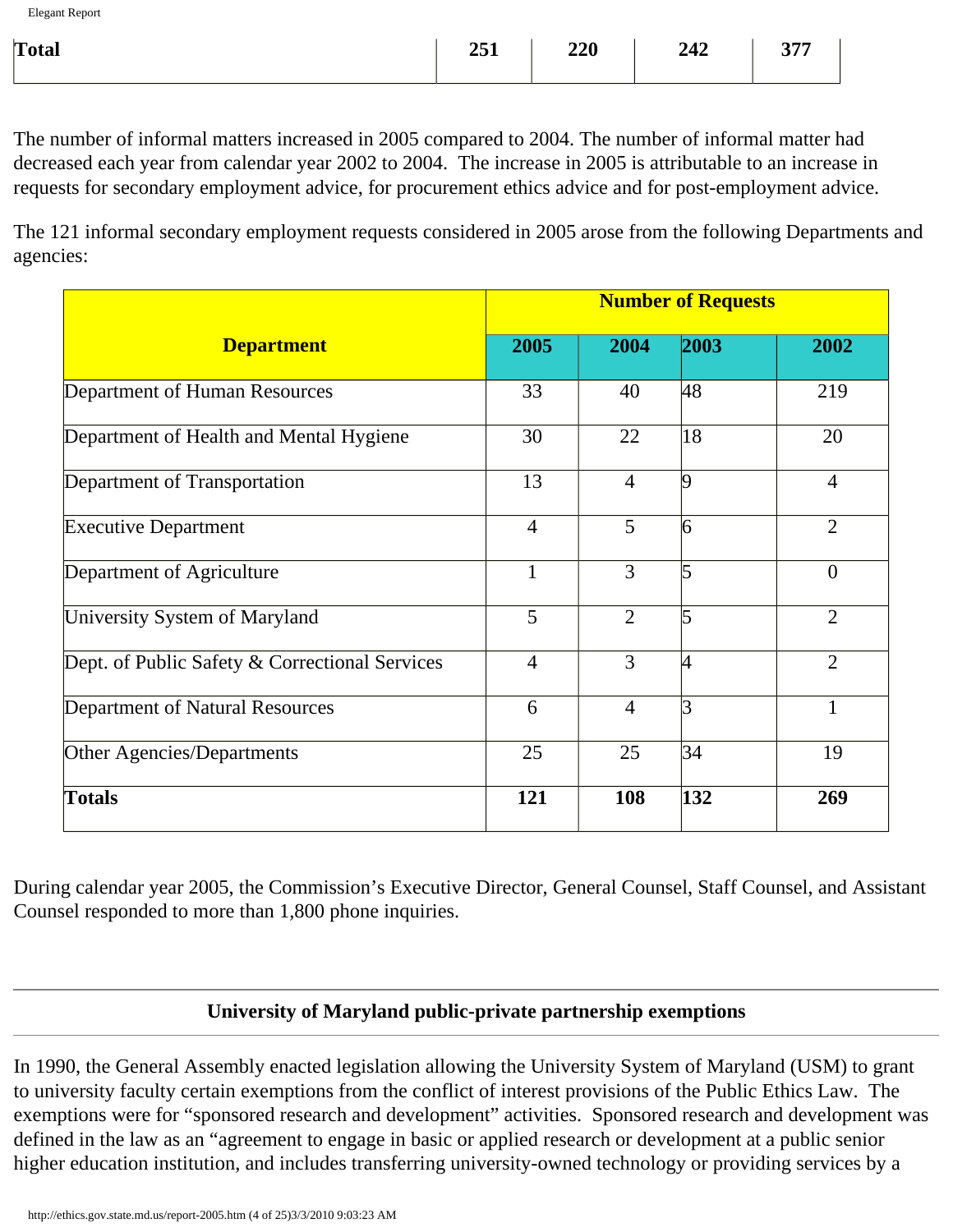Elegant Report

faculty member to entities engaged in sponsored research or development." Faculty members were not fully exempted from all Public Ethics Law requirements, and public disclosure of the interest or secondary employment was required. The institution granting the exemption was required to maintain the exemption as a public record and to file a copy with the State Ethics Commission.

In 1996, the General Assembly enacted the Public-Private Partnership Act. This law expanded the exemptions beyond faculty to include vice-presidents and presidents of institutions as well as the chancellor and vicechancellors of the USM. The legislation also broadened the exemption from the conflict of interest provisions to include USM officials, faculty members, and employees. The USM Board of Regents and the USM institutions adopted procedures pursuant to § 15-523 to allow the conflict of interest exemptions. The USM Board of Regents and seven of the affiliated institutions adopted policies, and the Commission's authority was limited to comment on the policy's conformity to Public-Private Partnership Act. The definition of "sponsored research" was expanded to include "participation in State economic development activities."

The records filed by the institutions with the Commission reflect a total of 104 faculty exemptions granted by the university presidents between 1996 and 2004. These included exemptions at the University of Baltimore (UMB), University of Maryland at Baltimore County (UMBC), and the University of Maryland Biotechnology Institute. During calendar year 2005, USM institutions reported to the Commission an additional 28 individual faculty members exemptions. The exemptions were from the following institutions:

| <b>Institution</b>                              | <b>Number of Exemptions</b> |
|-------------------------------------------------|-----------------------------|
| University of Maryland, Biotechnology Institute | 5                           |
| University of Maryland, Baltimore County        | $\mathcal{D}$               |
| University of Maryland, College Park            | 19                          |
| University of Maryland, Baltimore               | $\mathcal{D}$               |
| <b>TOTAL FACULTY EXEMPTIONS</b>                 | 28                          |

In some instances the individual faculty member had more than one interest exempted.

# **financial disclosure**

The financial disclosure program continued to process the identification of those required to file, to provide technical assistance to filers, and monitor compliance with the Law. In accordance with Public Ethics Law § 15- 103, the Commission reviewed a large number of requests by various agencies to add or delete positions from the financial disclosure filing list, along with an extensive review of some outdated listings, the net result was a decrease in the number of filers from approximately 12,170 in 2004 to 11,783 in 2005.

In accordance with Public Ethics Law §§ 15-103 and 15-209, the Commission made decisions that were forwarded to the Department of Budget and Management for its concurrence regarding the status as "executive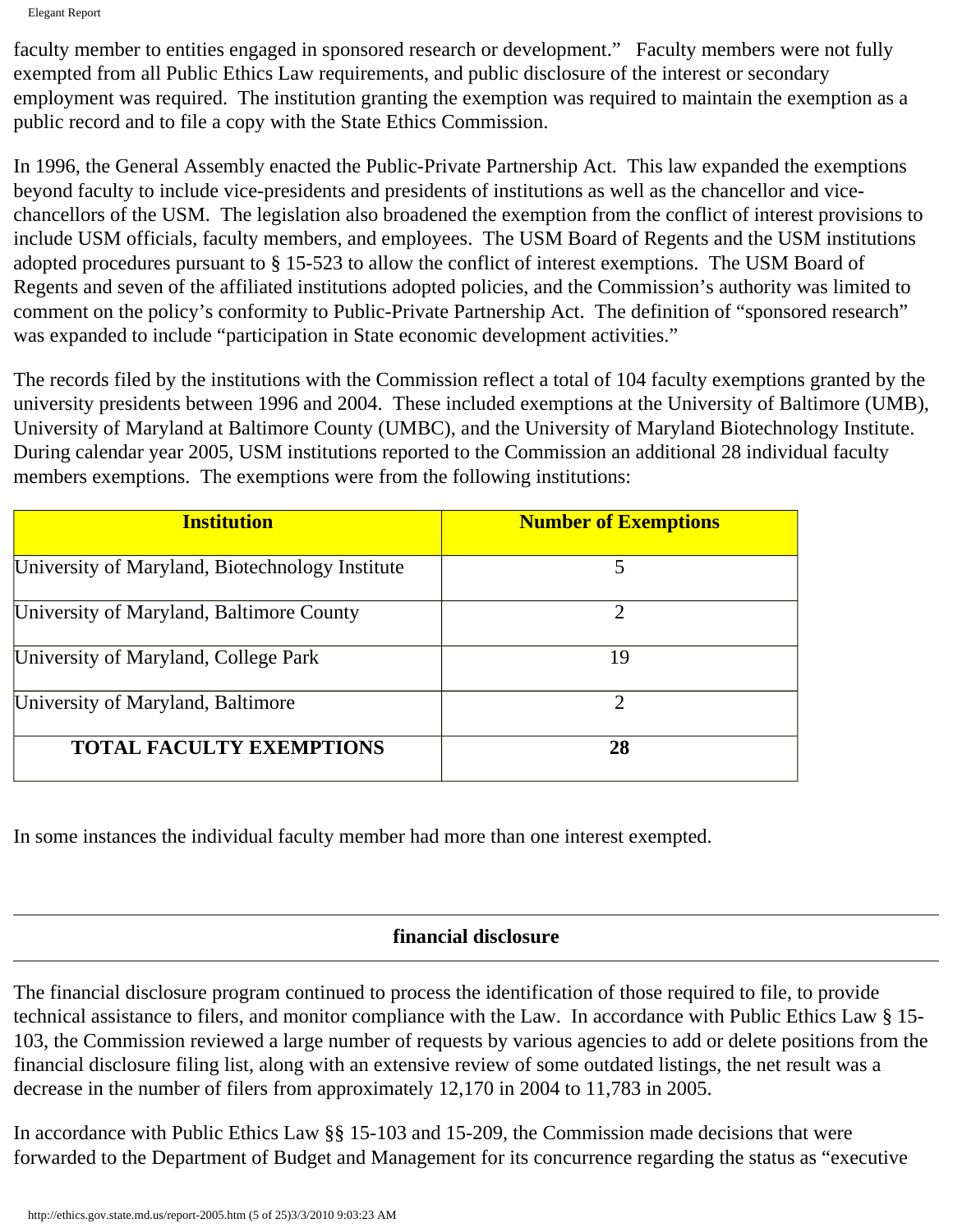Elegant Report

units" of newly created boards and commissions and considered and acted upon requests by a number of boards and commissions for exemption from the requirement to file financial disclosure statements. In recent years, the Commission has seen a substantial increase in the number of boards, commissions, task forces, and technical advisory groups created by the General Assembly.

Individuals who are public officials only as the result of their participation on boards or commissions are required to file a limited financial disclosure statement (Form #2). Legislators are required to file a more extensive disclosure statement (Form #19). The Commission staff conducts compliance reviews of financial disclosure statements and notifies filers of identifiable errors or omissions, and it pursues enforcement actions against those who fail to file. During 2005, the Commission staff reviewed more than 2,600 financial disclosure statements for reporting year 2004.

In 1999, the Legislature, in § 15-602(d) mandated that the Commission develop and implement a process by which filers would be able to file their financial disclosure statements electronically, at no additional cost to the filer. It was not until FY 2005 that the Commission was able to obtain funding sufficient to develop electronic filing. With the appropriated funds we were able to secure the services of the Canton Group, LLC, a technology contractor, and we were able to implement electronic filing through a secure web site, [https://efds.ethics.state.md.](https://efds.ethics.state.md.us/) [us](https://efds.ethics.state.md.us/). The Commission was hopeful that 20 to 25% of the filers would opt to file electronically, and both the Commission and staff were gratified to note that more than 6,000 filers used the electronic process. Although there were a few glitches at the very beginning (the first few weeks of February), and some filers expressed some frustration with the program, the problems were easily and promptly corrected by the contractor, and the staff were able to assist all filers who contacted the Commission for help.

In order to create a user friendly and less intrusive form, the contractor used a survey process of question and answer that led the filer through each schedule of the form. Rather than exact amounts of consideration, interest rates, or values, the contract used drop-down boxes that permitted the filer to select a range of value that provided the Commission with sufficient information and satisfied the filer as being less intrusive. Because of the change to the form necessitated by the electronic program, the Commission changed the paper form to conform, in substance, to the electronic form. The Commission also began the process of drafting a regulation setting forth the new format for the financial disclosure statements.

As part of its contract with the Commission, the Canton Group, LLC, also developed an electronic administrative tool permitting the staff to review electronically submitted statements, send email notification to the filer of any omission or question raised by the statement. The emails become attached to the electronic file, and a record is therefore compiled of statements, inquiries and responses. The filer may also electronically file an amendment if required. Of special benefit is the programming that permits the filer to bring up his current form in subsequent years, make the necessary changes, and submit the new form. The filer will be able to review statements filed in prior years, and the Commission staff will be able to compare statements electronically. The review process is so efficient that one staff member was able to review more than 2,600 electronically filed forms by the end of May 2005, whereas a review of 2,600 paper forms would take several of the staff several months to complete. With full compliance with electronic filing, the Commission will be able to review the statements more efficiently, notify filers of problems earlier than in prior years, and be more efficient in the enforcement process. Full compliance with electronic filing will also reduce the Commission filing space requirements and provide a safer, more secure and more efficient way of collecting, reviewing, and maintaining financial disclosure records.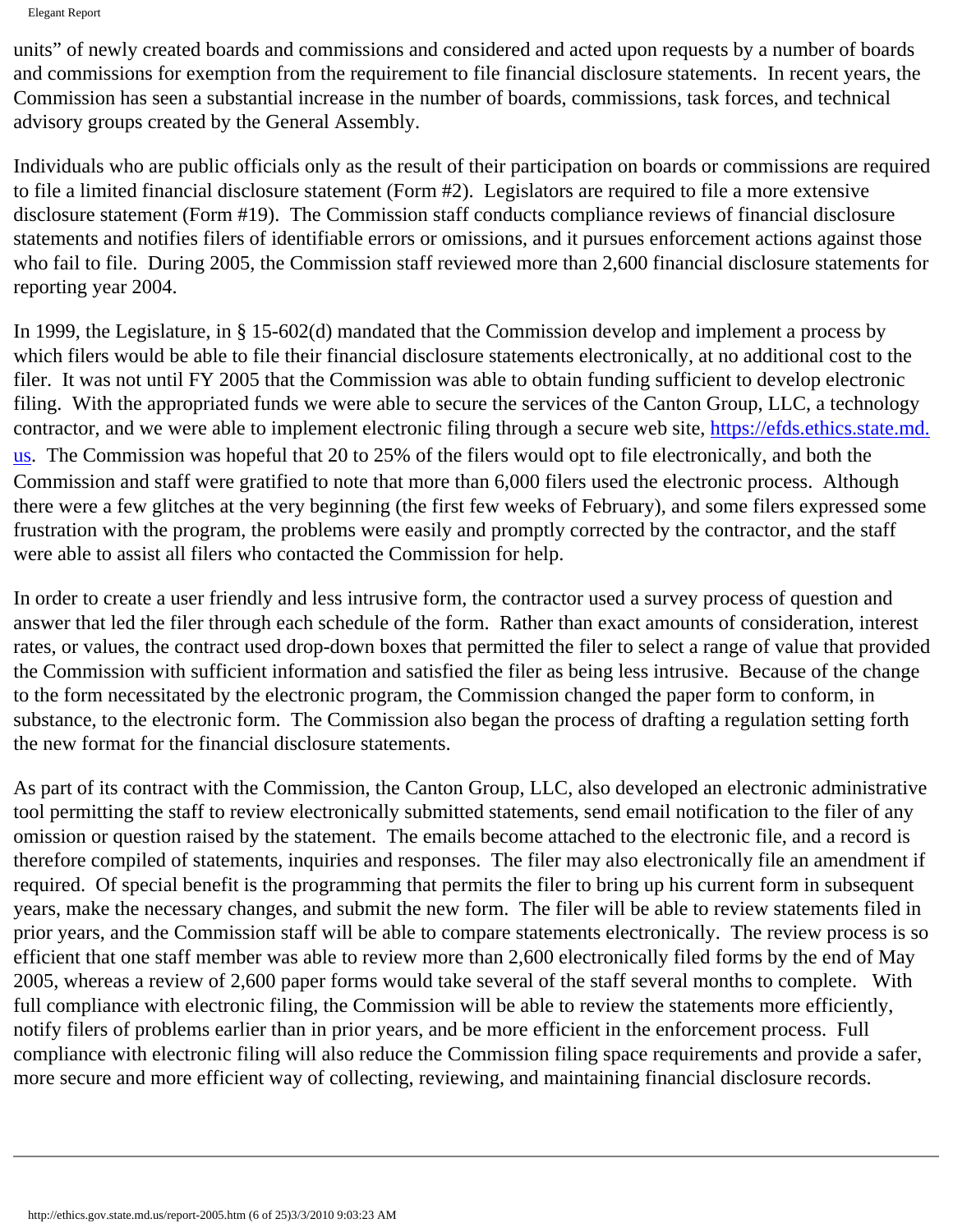In 2001, the Legislature, in § 15-709 of the Public Ethics Law, mandated the Commission to develop and implement an electronic process for regulated lobbyists to file required reports at no additional cost to the individuals who file electronically. The law also mandated that lobbying reports be made available for public review electronically. In 2005, through the procurement process, the Commission was able to contract with the Canton Group, LLC, who developed the electronic financial disclosure statement filing process, to develop an electronic reporting process for lobbyists. In working with the contractor, the Commission determined that the best approach would be to enable lobbyists to at least begin the registration process electronically, which would create a data base for each lobbyist to report the required information related to his or her employers. Because of the need to have original signatures for the lobbyist and the employer, and because registration requires payment to the State of Maryland of a \$50 per registration fee, only part of the registration process could be electronic. The electronic portion of the registration process (providing the information related to the lobbyist and the employer, the focus of the lobbying, etc) became available to lobbying filers November 1, 2005. Lobbyists are also able to file event notifications (Form 13E), event reports (Form 13F) and Activity Reports (Form 4) electronically. The information provided electronically on the Activity Reports will automatically transfer appropriate information to other required forms such as Forms # 13A, B, C, and D. As lobbying activity and other reports do not become due until the close of the lobbying period, which ends on April 30, 2006, there are no figures available for this calendar year as to the filing of lobbying reports electronically.

Through the Commission's web site, [http://ethics.gov.state.md.us](http://ethics.gov.state.md.us/), the public will be able to search through lobbyists or employers to gain access to the information that the Commission is required to collect. The administrative tool developed for Commission use, will enable the Commission to calculate totals required for annual reporting in a fraction of the time required in prior years when calculations had to be made by hand.

The lobbying year extends from November 1<sup>st</sup> to October 31<sup>st</sup> of the following year. During the lobbying year ending October 31, 2005, 2,525 lobbying registrations were filed with the Commission. This represents a decrease of 30 registrations from the 2,555 filed by October 31, 2004.

The following expenditure data summarizes lobbying expenditures for the last three lobbying years:

| <b>EXPENDITURES BY LOBBYISTS</b>                                                                                                                                                                                                  |           |           |           |
|-----------------------------------------------------------------------------------------------------------------------------------------------------------------------------------------------------------------------------------|-----------|-----------|-----------|
|                                                                                                                                                                                                                                   | 10/31/05  | 10/31/04  | 10/31/03  |
| <b>Type of Expenditure</b>                                                                                                                                                                                                        | \$        | \$        | \$        |
| B-1: Meals and beverages for officials or employees or their<br><i>immediate families</i>                                                                                                                                         | 3,202     | 4,493     | 4,178     |
| B-2: Special events, including parties, dinners, athletic events,<br>entertainment, and other functions to which all members of the<br>General Assembly, either house thereof, or any standing<br>committee thereof were invited. | 2,301,493 | 2,060,647 | 1,404,028 |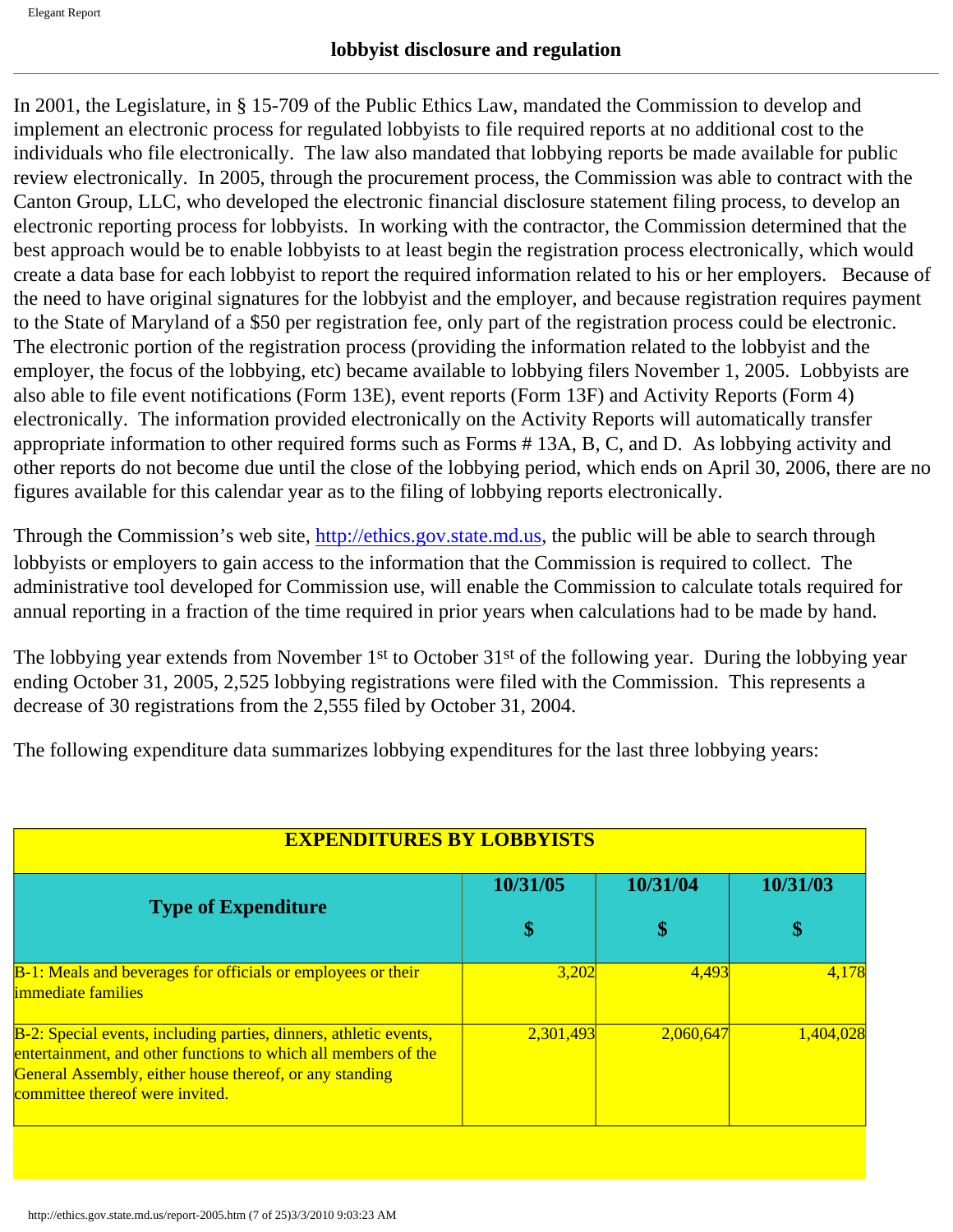| B-3: Food, lodging, and scheduled entertainment of officials and                                             | 13,028       | 26,283       | 18,524       |
|--------------------------------------------------------------------------------------------------------------|--------------|--------------|--------------|
| employees and spouses for a meeting given in return for                                                      |              |              |              |
| participation in a panel or speaking engagement at the meeting                                               |              |              |              |
| B-4: Food and beverages at approved legislative organizational                                               | 26,102       | 16,519       | 15,787       |
| meetings                                                                                                     |              |              |              |
| B-5: Ticket or free admission to attend charitable, cultural or                                              | 4,782        | 4,350        | 4,708        |
| political events where all members of a legislative unit are invited.                                        |              |              |              |
| B-6: Gifts to or for officials or employees or their immediate<br>families (not included on B-1 through B-5) | 24,931       | 16,478       | 41,421       |
|                                                                                                              |              |              |              |
| <b>SUBTOTAL OF ITEMS B 1 THROUGH B 6</b>                                                                     | \$2,373,538  | \$2,128,770  | \$1,488,646  |
| B-7: Total compensation paid to registrant (not including sums<br>reported in any other section)             | 28,957,735   | 32,832,105   | 25,367,757   |
|                                                                                                              |              |              |              |
| B-8: Salaries, compensation and reimbursed expenses for staff of<br>the registrant                           | 1,112,595    | 980,177      | 889,332      |
| B-9: Office expenses not reported in B-5 or B-6                                                              | 846,022      | 1,146,653    | 841,415      |
| B-10: Cost of professional and technical research and assistance<br>not reported in items B-5 or B-6         | 497,145      | 334,780      | 635,491      |
|                                                                                                              |              |              |              |
| B-11: Cost of publications which expressly encourage persons to<br>communicate with officials or employees   | 473,243      | 465,458      | 771,743      |
| B-12: Fees and expenses paid to witnesses                                                                    | 12,620       | 122,810      | 4,685        |
| <b>B-13: Other expenses</b>                                                                                  | 525,331      | 546,036      | 497,650      |
| <b>TOTAL OF ITEMS B-1 THROUGH B-13</b>                                                                       | \$34,798,229 | \$38,556,789 | \$30,496,719 |

(NOTE: At the time the Annual Report was compiled, some lobbyist expenditure information may have been subject to adjustment based on staff review.)

#### **enforcement activities**

The Public Ethics Law provides that any person may file a complaint with the Commission. Complaints filed with the Commission must be signed under oath and allege a violation of the Public Ethics Law by a person subject to the law. The Commission may file a complaint on its own initiative, and, at its discretion, may proceed with preliminary inquiries of potential Public Ethics Law violations.

The Commission divides preliminary matters into two categories: Preliminary Consideration Matters (A matters) and Preliminary Inquiry Matters (B matters), the latter of which involves more extensive investigation. In 2005,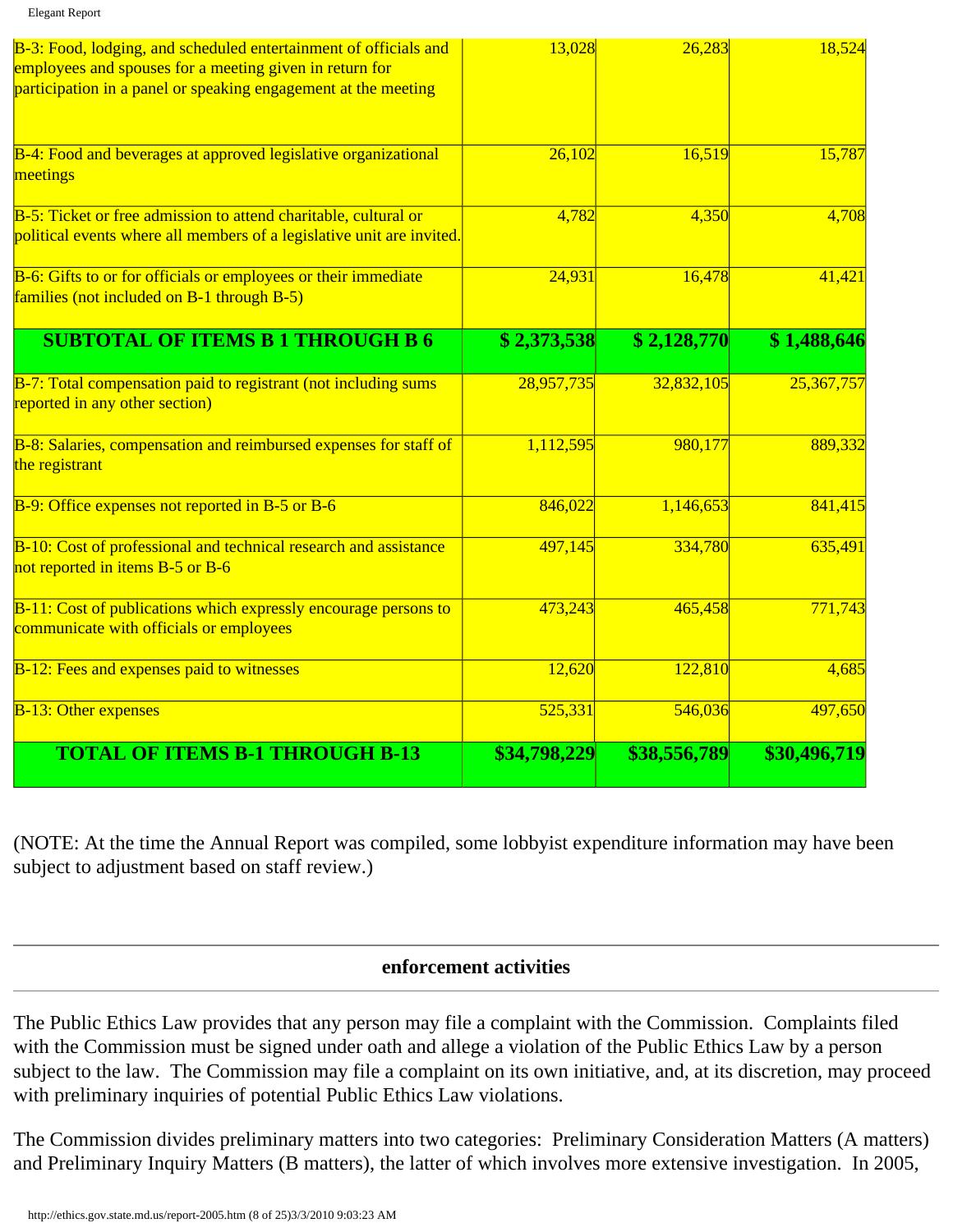Elegant Report

the Commission opened 66 A matters, including: 34 conflict of interest matters, 30 lobbyist matters, and 2 financial disclosure matters. The Commission entered into 15 Late Filing Agreements with lobbyists during 2005, resulting in payments of \$3625.00 to the State of Maryland. The Commission closed 67 A matters in 2005.

The Commission opened 17 Preliminary Inquiry Matters (B matters) in 2005. Fifteen (15) of the B matters involved conflict of interest issues and 2 involved lobbying issues. In 2005, the Commission closed 18 B matters, including a few pending matters from 2004, 2003 and 2002.

In calendar year 2005, the Commission issued 38 complaints: including 30 financial disclosure matters, 6 lobbying matters and 2 conflict of interest matters. The Commission closed 46 complaints in 2005, including some pending matters from 2004 and 2003. The Commission collected \$1200.00 from financial disclosure complaints stemming from late financial disclosure statement fillings and \$500.00 from lobbying complaints stemming from late filings of lobbying registrations, lobbying activity reports and other required lobbying forms. The Commission collected \$5,000.00 through a Stipulation of Settlement Agreement in a conflict of interest complaint in which a former Department of Natural Resources employee participated in matters involving his spouse's business.

 All enforcement payments collected through Stipulations of Settlement or Late Filing Agreements were deposited in the State's general fund and cannot be used by the Commission. The Commission collected a total of \$10,325.00 in enforcement payments in 2005.

 *State Ethics Commission v. Bereano* was argued on November 9, 2005 in the Maryland Court of Special Appeals, and the decision is pending. The respondent appealed the Commission's June 2003 Order suspending his lobbying registrations for a period of ten months and assessing a fine of \$5,000 for a knowing and willful violation of § 15-713(a) of the Public Ethics Law. The respondent originally requested judicial review of the Commission's Order in the Circuit Court for Anne Arundel County, but the Administrative Judge of the Circuit Court for Anne Arundel County transferred the matter to the Circuit Court for Howard County. On December 28, 2004, the Circuit Court for Howard County affirmed the Commission's Order.

On June 20, 2005, lobbyist, Ira C. Cooke voluntarily agreed to a revocation of his lobbying registrations pursuant to a Stipulation of Settlement Agreement in Complaint C-3-05. The action arose from Mr. Cooke's December 2004 conviction in the State of California on three felony charges arising from his Maryland lobbying relationship with Desert Counseling Clinic.

# **Local government ethics laws**

The Public Ethic Law requires Maryland counties and cities to enact local laws similar to the State's Public Ethics Law. In addition to the requirement that counties and cities enact ethics laws, the General Assembly amended the Law in 1983 to require local school boards either to promulgate ethics regulations similar to the State Law or to be covered by county ethics laws. As part of its responsibilities, the Commission staff reviewed proposed draft revisions to ethics laws for Frederick and Queen Anne's Counties, the City of College Park, and the Board of Education of Frederick County during 2005.

Due to the Court of Appeals opinion in *Seipp v. Baltimore City Board of Elections*, 377 Md.362, 833 A.2d 551 (2003), the Commission determined that its regulations should be amended to better define the role of the State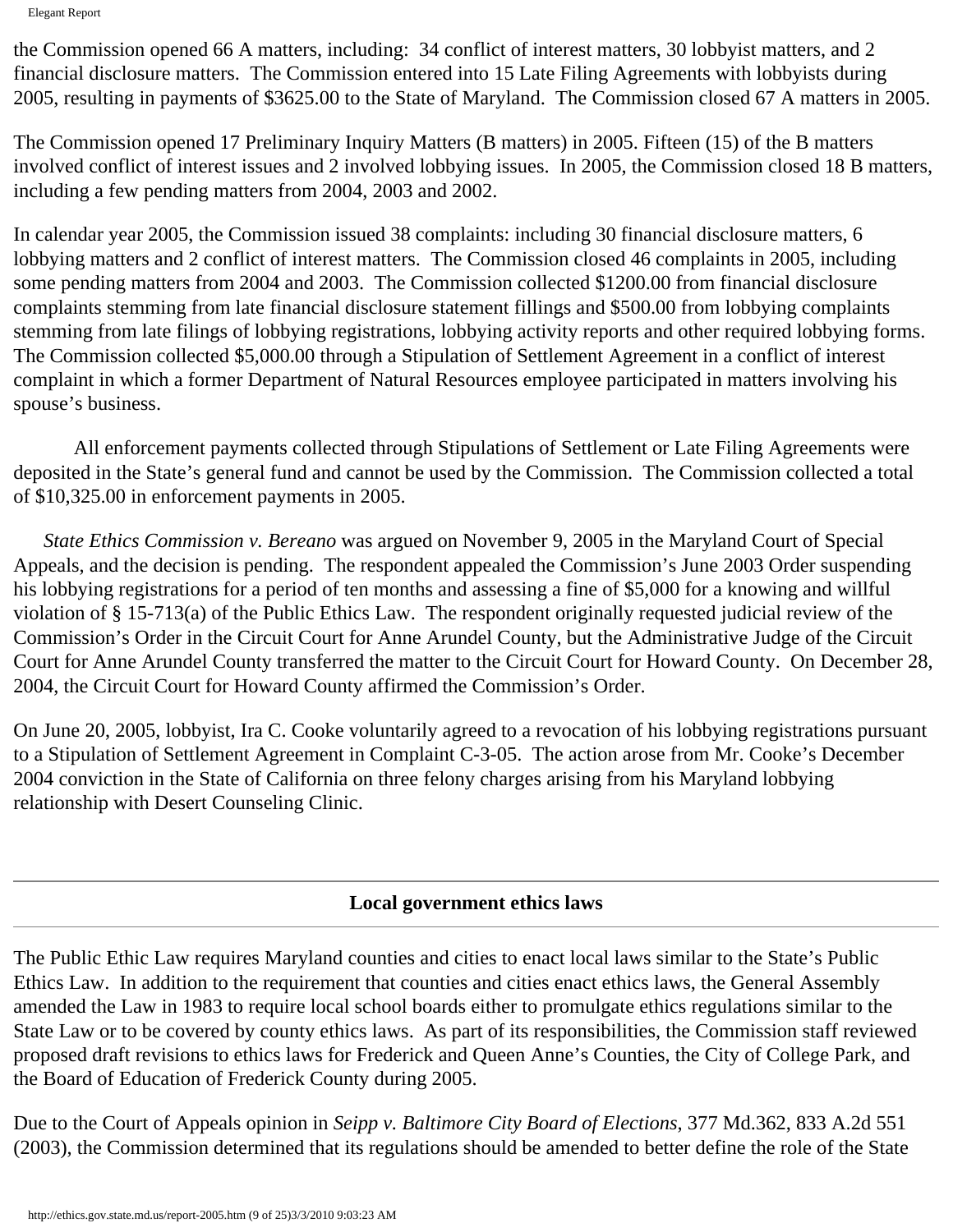Ethics Commission with regard to its determination that a local jurisdiction's ethics provisions are "similar" or "substantially similar" to the Public Ethics Law. In conjunction with an advisory opinion considered late in 2005 the Commission reviewed the history of the local government program and its local government and board of education regulations (See Advisory Opinion No. 06-01). It is anticipated that amendments to the regulations will be submitted in 2006.

The Commission also received and reviewed reports from Prince George's and Montgomery Counties regarding the special land use ethics reports required in those jurisdictions (See §15-829 through §15-841).

#### **educational and informational activities**

 The Commission staff has been active in providing formal training to State employees, lobbyists and local jurisdictions. The training has involved advising and assisting employees, officials, candidates and lobbyists on completion of forms, and providing training related to the conflict of interest provisions of the Public Ethics Law. The Commission staff has assisted local government and school board officials in drafting their ethics laws and regulations. The staff has also provided technical advice to local government ethics boards. Legislation passed in 1999 requires new financial disclosure filers to receive 2 hours of Ethics Law training (§15-205(d)). The Commission began implementation of this mandate in calendar year 2000. During calendar year 2005, the Commission staff conducted 40 training sessions for State employees at various locations throughout the State. The Commission provided training to a total of 1987 employees and public officials.

 The Commission has placed an increasing emphasis on training smaller groups of employees and officials and has done so within the employees' agencies. In this way, those attending the training sessions participate more, and the training can be tailored to address the concerns of the various employees in the context of their work experiences. Additionally, the Commission staff has provided training to agency leadership and to various boards and commissions that support agency work. The Commission staff has received very positive response to the training, which consists of a PowerPoint presentation, interactive lecture, and supplemental documents that provide resource material. Although the training commitments have placed a significant burden on the Commission's staff, as each training session requires that at least one, and many times two, of the professional staff make the presentations, which causes a shortage of professional staff available in the office to respond to telephone and "other" inquiries in the office, the benefits of the training far outweigh the inconvenience to staff. Expanded training programs have resulted in a significant increase in the number of telephone and email requests for guidance from employees who have attended the sessions. What is significant is that the number and severity of enforcement matters has decreased due to closer contact and better communication with employees and public officials.

 In accordance with § 15-205(e) of the Public Ethics Law, which mandates the Ethics Commission to provide a training course for regulated lobbyists and prospective regulated lobbyists at least twice each year, the Commission staff provided training to 213 lobbyists during calendar year 2005. A total of twelve training sessions were held on eight different days during the year.

 Part of the Commission's public information activity involves distribution of lists of registered lobbyists and provision of assistance to persons inspecting various forms filed with the Commission. The Commission's staff distributes, through interagency mail, a special two-page summary of ethics requirements and other applicable memoranda to State agency managers. In order to ensure adequate public access to the Commission's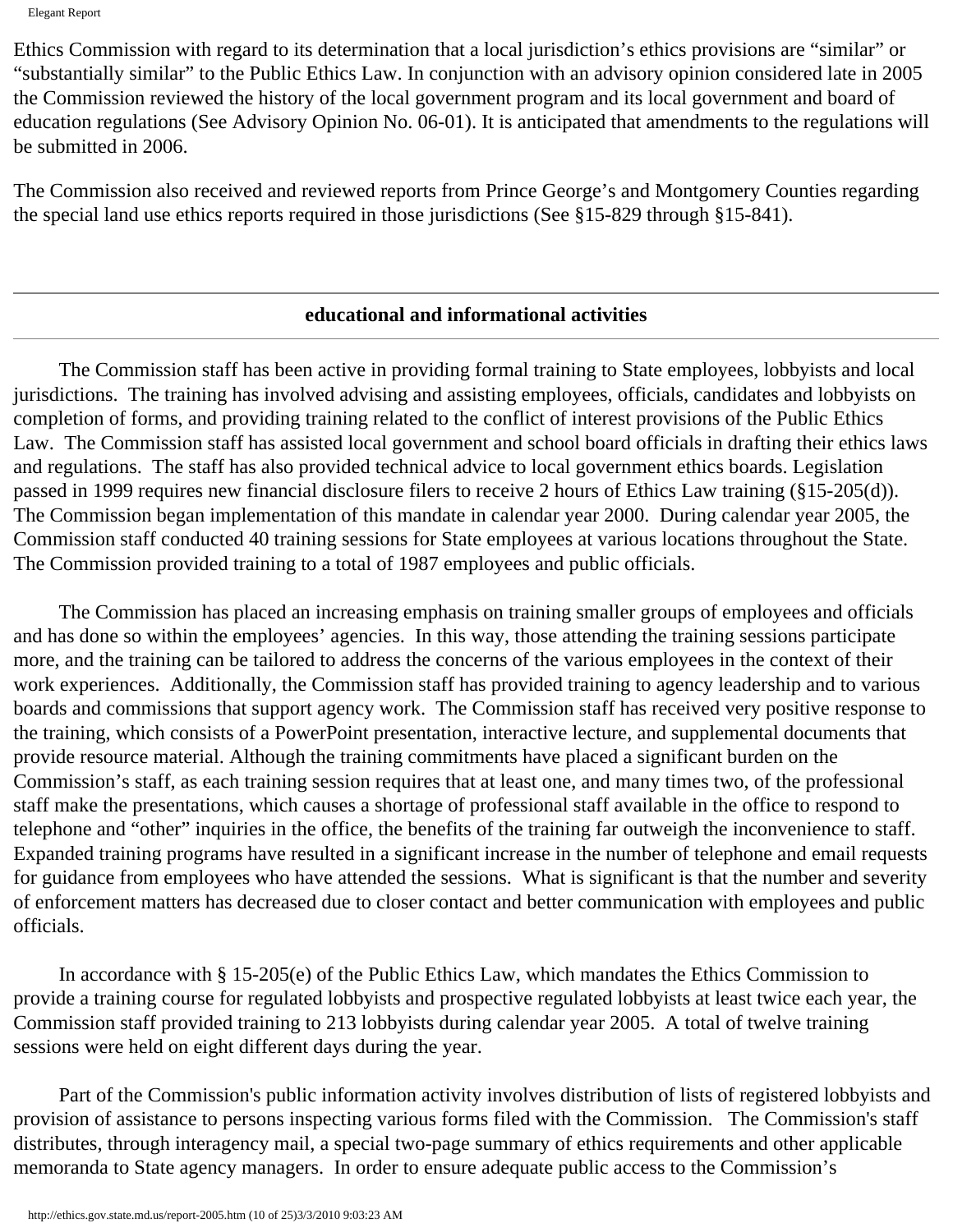Elegant Report

memoranda, the Commission staff posts them on our web site, [http://ethics.gov.state.md.us](http://ethics.gov.state.md.us/), and provides them to agencies for distribution to their employees. On a limited basis, the Commission is also distributing another pamphlet covering ethics requirements for part•time members of State boards and commissions. The staff provides memoranda on lobbying laws relating to private colleges, lobbyist political activity, and a memorandum regarding adjustments to the procurement ethics provisions by request and on its web site. The Commission staff has also developed a special memorandum to advise potential new members of boards and commissions of the impact of the Ethics Law.

 The Ethics Commission maintains a complete and up-to-date home page on the Internet. The home page directs users to the Annual Report, special explanatory memoranda, and a bi-monthly bulletin, downloadable forms for lobbying and State employees and Public Officials, the State vendor list, the Public Ethics Law and Formal Advisory Opinions. Another feature is an ethics question of the month, which answers hypothetical questions based on past Commission opinions. The Internet provides a cost effective mechanism for providing ethics information and training to those covered by the Ethics Law and public access to ethics information. The Commission is hopeful that it will eventually have sufficient funds to update its web software to include an interactive dialogue with users enabling it to respond to questions on-line, provide educational programming online, and allow users to navigate the site with more ease.

# 2005 legislation report

# **Senate Bill 150**

On August 18, 2004, Commission staff sent Kenneth Masters, Chief Legislative Officer, a request to include in the Governor's Legislative Package an amendment to §15-602(d) of the Public Ethics Law that would permit the Commission to modify the format for disclosure information under § 15-607 so that we could accomplish our goal of electronic filing for financial disclosure statements. Senate Bill 150, sponsored by Chairman, Education, Health, and Environmental Affairs Committee, passed unanimously in both houses and was signed by the Governor on April 26, 2005 and enacted as chapter 127. The law adds to (d) of § 15-602 permitting the Commission to adopt regulations to modify the format for disclosure of information required under § 15-607. As of December 31, 2005, the regulations have been drafted, and they will be submitted to State Documents in 2006.

# legislative recommendations

# **proposed changes to financial disclosure (subtitle 6) provisions**

 In the coming year, the Commission will continue to focus its attention on several of the financial disclosure provisions in subtitle 6 of the Public Ethics Law. Now that the State Ethics Commission has had 25 years of experience, it has had the opportunity to review the reporting requirements and recognize those areas, which appear to be the root of most conflicts, and those areas, which, since the Commission's inception, have not caused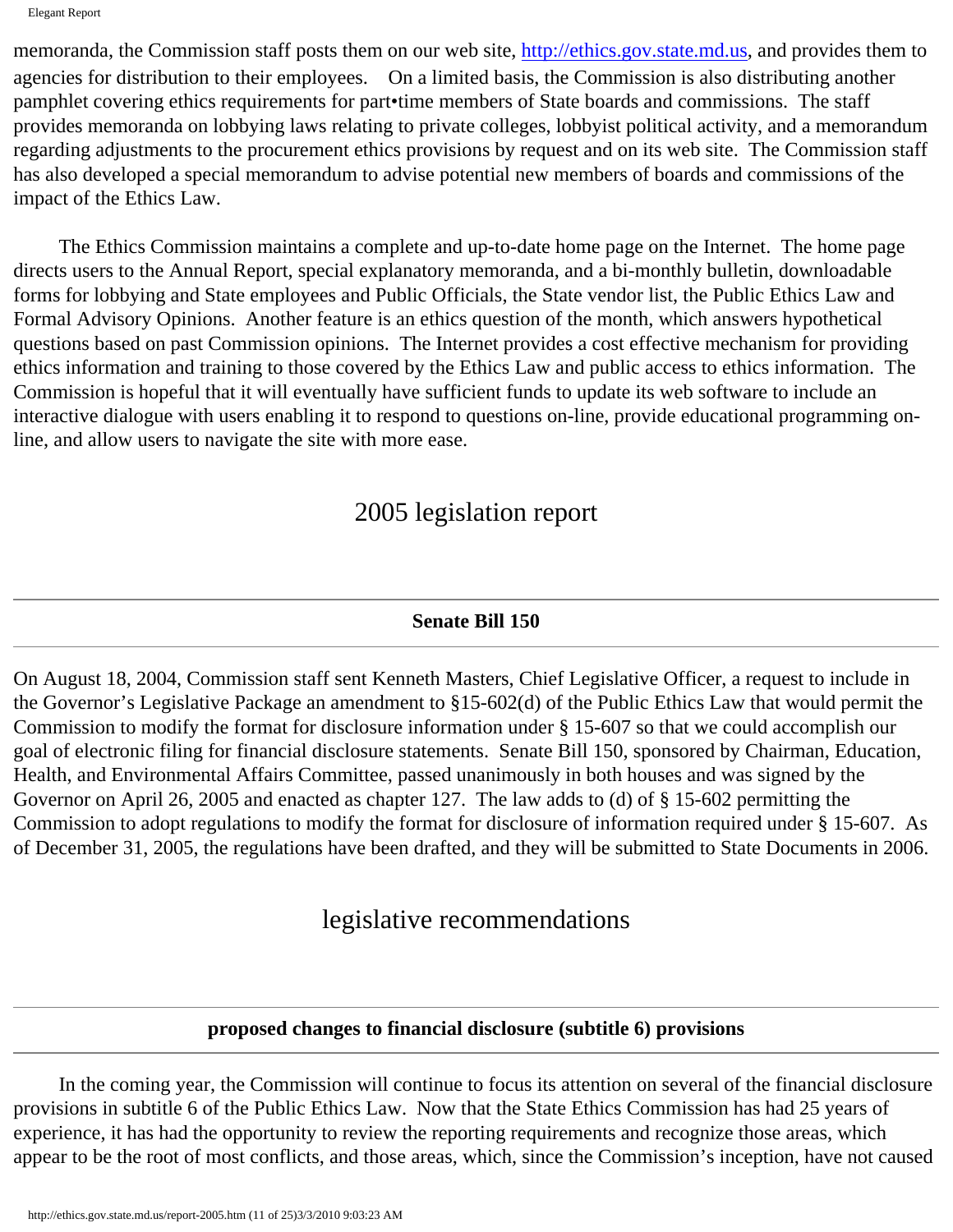any discernable problems. Additionally, the law in other areas has developed so there are additional retirements and deferred compensation plans that should be included in the exemption granted to 401K and 501K plans.

 With electronic filing being implemented, the Commission has reviewed the filing requirements, and it has concluded that some discreet changes in requests for information would be helpful in simplifying the reporting requirements without jeopardizing the benefits of public disclosure.

• In the 1999 Session of the General Assembly, the Harford County Liquor Board and its employees were placed under the authority of the State Ethics Commission. However, the employees of the Board, regardless of salary or duties, were excluded from financial disclosure requirements. This general exclusion should be withdrawn to make the disclosure requirements for these employees the same as other employees subject to the State Ethics Law.

• Disclosure of interests in all State deferred compensation plans should be added to the exemption now provided for those who have interests in 401 and 501 plans (§ 15-  $102(t)(2)(iv)$ ). The exemption is warranted as the State provides a discreet list of investments into which employees may invest, and there is no latitude for the employee to select investments other than those provided by the State.

• Consideration should be given to eliminating the need for reporting of investment in any mutual fund publicly traded on a national scale. The basis for the request is that the employee has no control over the trading of the individual holdings of the mutual fund, and, therefore, it is improbable that an employee could effectuate any change in value of the mutual fund by his or her official act as a State employee.

• Judicial candidates should be required to file financial disclosure in each year of their candidacy in the same way as other candidates for State office.

# **proposed changes to conflict of interest (subtitle 5) provisions**

 The Commission has also reviewed Subtitle 5, **Conflicts of Interest** and suggests Legislative consideration of the following issues:

- Specific provisions should address membership by public officials on boards or directors of private corporations having sensitive business or regulatory involvement with the State.
- The post-employment provisions (§ 15-504) should be revised to address more specifically the problems that are common to higher-level management positions.

Like legislators, legislative staff should be prohibited from lobbying for one legislative session after leaving their State employment.

The law prohibiting misuse of confidential information should be extended to cover former officials and employees as to confidential information acquired during their State service.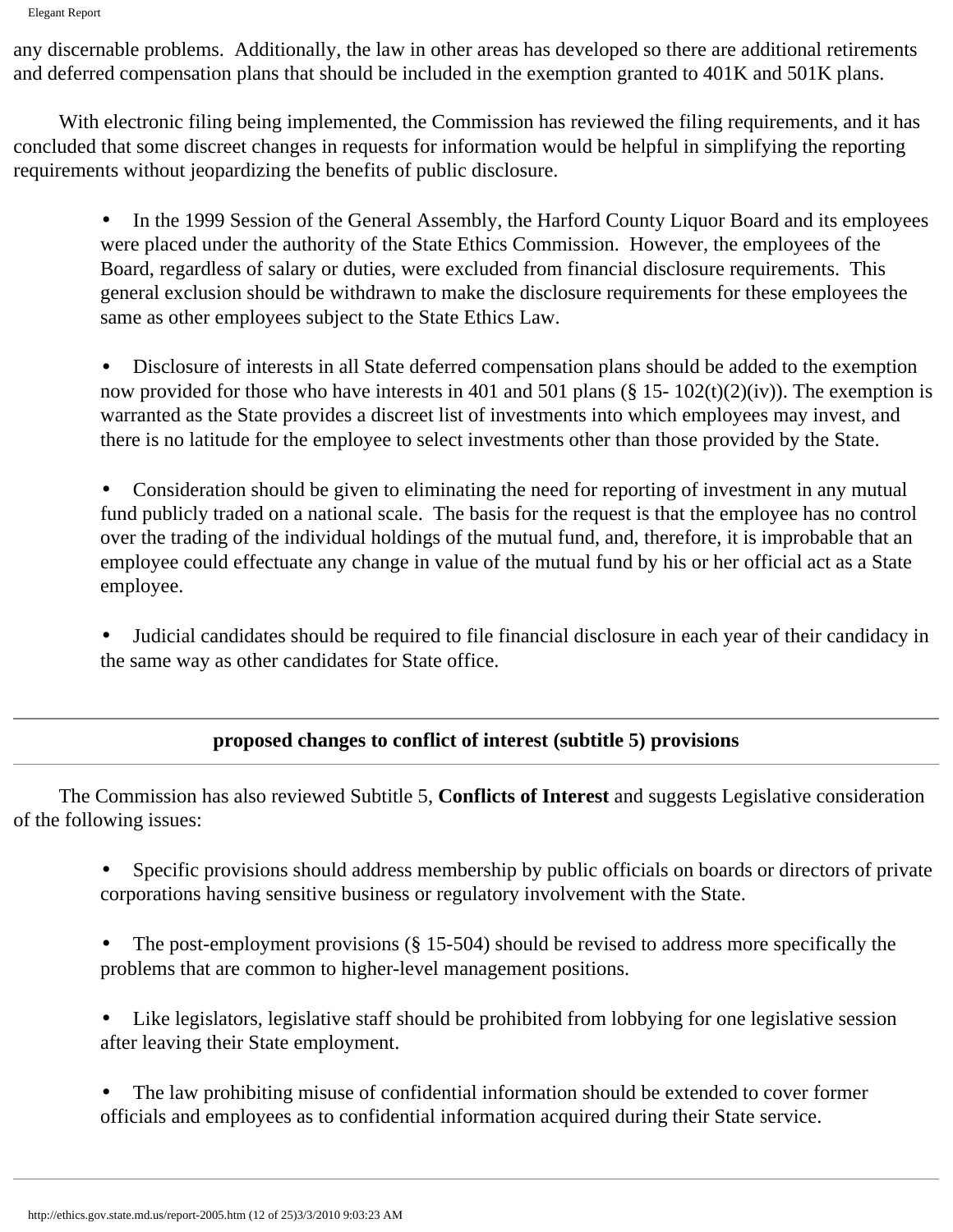#### **proposed changes to local jurisdictions (subtitle 8) provisions**

 Subtitle 8 of the Public Ethics Law, which address local jurisdictions and boards of education, is also a priority. The Commission is looking at the following issues:

The provisions covering school board ethics regulations need strengthening to assure that there are adequate sanctions for violations by board members, candidates for board membership and lobbyists.

• Subsequent to the issuance of *Seipp v. Baltimore City Board of Elections, et al*, 377 Md. 362, 833 A.2d 551 (2003), which interpreted sections of subtitle 8 of the Public Ethics Law and determined the degree to which local jurisdiction ethics ordinances must be similar to the Public Ethics Law, the Commission seeks to replace the language requiring that the local ordinance language be similar or substantially similar to the Public Ethics Law with language requiring that the Commission's review of local ordinances be in accordance to law.

#### **proposed changes to lobbying (subtitle 7) provisions**

 The Commission also supports and would seek an amendment to the lobbying provisions of the Public Ethics Law (subtitle 7) with regard to two of the reporting requirements in the HB2 legislation of 2001:

- §15-708 should be revised in order to more correctly reflect lobbyist spending for legislative meals and receptions. As the requirement reads now, the process is cumbersome and may inadvertently inflate the actual amount spent on lobbying legislators. The provision causes significant confusion as to what costs should be reported and how the costs should be reported.
- §15-705 currently provides that regulated lobbyists must file a separate report disclosing the name of any State official of the Executive Branch or member of the immediate family of a State official of the Executive Branch who has benefited during the reporting period from gifts of meals or beverages from the regulated lobbyist, whether or not in connection with lobbying activities. The lobbyist must file this report accounting from Dollar One spent on a meal or beverage for an official of the Executive Branch or a member of the official's immediate family. This reporting requirement is difficult to administer and is not in keeping with other gift reporting requirements, which general require such a report only when the amount spent is \$20 or greater or \$100 cumulatively from one donor. This provision should be revised to require a report only when the amount spent is \$20 or greater or \$100 cumulatively from one donor.
- §15-703(e) currently sets a registration fee of \$50 per registration. The registration fee needs to be increased to \$70 per registration so that administration of the lobbying program can become more selfsustaining and less reliant on General Fund appropriations.

#### **Proposed change to Enforcement SubTITLE 4) provisions**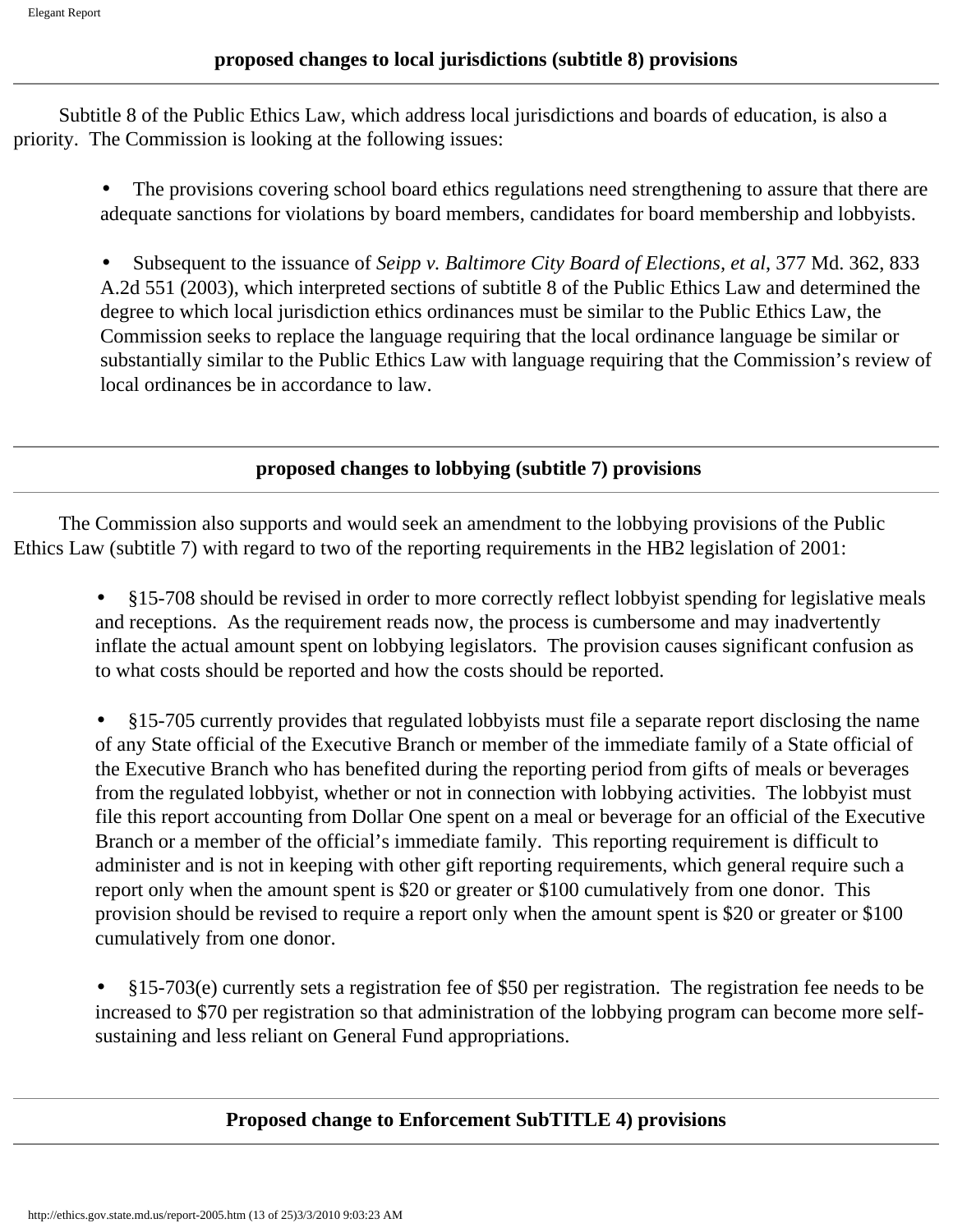The Commission and staff continually review the Public Ethics Law in order to determine if the administration and enforcement are consistent with the intent of the law and the mission of the Commission.

• The Commission proposes that the Legislature enable it to assess civil penalties in conflict of interest and other violations by State employees and public officials. The Commission may currently request a court of competent jurisdiction to assess fines of \$5,000 per violation, and it seeks the authority, on its own, to assess civil penalties in the amount of \$5,000 per violation. Having this authority would provide a formal alternative to expensive and extended court proceedings. This would give the Commission equal authority in setting sanctions on conflict of interest issues as it presently has with regard to lobbying violations. The Commission currently has the authority to assess civil penalties up to \$10,000 for lobbying violations. All penalties assess by the court or by the Commission go to the General Fund.

# **APPENDIX A**

## EMPLOYER SPENDING \$50,000 OR MORE - ALL REGISTRANTS ALL TYPES OF EXPENSES

*November 1, 2004 • October 31, 2005*

# **\$ AMOUNT EMPLOYER**

- 1. 603,950.60Maryland Hospital Association.
- 2. 543,165.91MedChi, The Maryland State Medical Society
- 3. 481,259.07Medical Mutual Liability Insurance Society of Maryland
- 4. 443,941.64Maryland Association of Realtors
- 5. 403,257.31Verizon Maryland, Inc.
- 6. 370,582.56Pepco Holdings, Inc.
- 7. 356,642.00Maryland Zoo in Baltimore, The
- 8. 356,236.19Johns Hopkins Institutions
- 9. 347,119.50CareFirst Blue Cross Blue Shield
- 10. 318,309.37Maryland Jockey Club of Baltimore City/Pimlico Race Track
- 11. 304,031.53Maryland Retailers Association
- 12. 299,761.28Laurel Racing Association, Inc.
- 13. 292,275.87Maryland State Teachers Association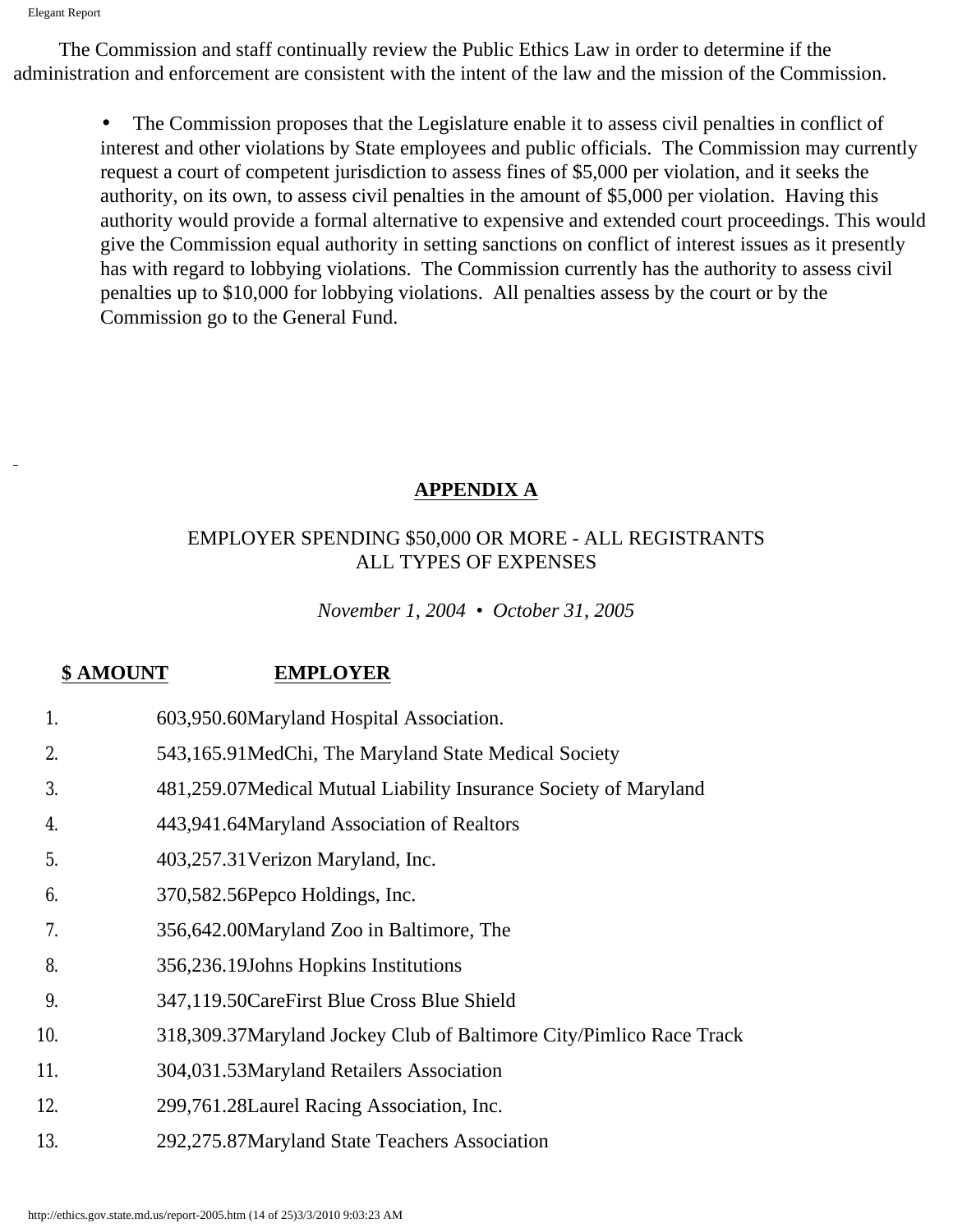| 14. | 264,031.30 Peterson Companies, The                                   |
|-----|----------------------------------------------------------------------|
| 15. | 251,804.32Washington Area New Automobile Dealers Association         |
| 16. | 249,794.00Gaylord Entertainment                                      |
| 17. | 241,674.67 Maryland Bankers Association                              |
| 18. | 241,454.29Maryland Trial Lawyers Association                         |
| 19. | 241,343.24 Ocean Downs Racetrack/Allegany Racing Association         |
| 20. | 240,220.72Adventist Healthcare, Inc.                                 |
| 21. | 233,790.72Mirant Mid-Atlantic, LLC                                   |
| 22. | 222,370.52MedStar Health                                             |
| 23. | 220,415.80Amerigroup Maryland, Inc.                                  |
| 24. | 213,356.00MAMSI/United Healthcare                                    |
| 25. | 212,538.82Lifebridge Health                                          |
| 26. | 206,000.00Prince George's County Government                          |
| 27. | 204,614.31Greenbelt Metro Park, LLC                                  |
| 28. | 195,560.68Association of Maryland Pilots                             |
| 29. | 191,906.00Maryland Thoroughbred Horsemen's Association               |
| 30. | 181,239.00Maryland Chamber of Commerce                               |
| 31. | 178,200.00Law Offices of Peter G. Angelos                            |
| 32. | 176,662.60Norfolk Southern Corporation                               |
| 33. | 175,345.15Technology Council of Maryland                             |
| 34. | 166,626.00AARP Maryland                                              |
| 35. | 162,330.00Comcast Cable Communications                               |
| 36. | 157,817.00League of Life and Health Insurers of Maryland             |
| 37. | 157,448.92Alliance of Automobile Manufacturers                       |
| 38. | 155,359.03Service Employees International Union, Maryland DC Council |
| 39. | 155,049.00Maryland Independent College & University Association      |
| 40. | 146,635.81 Children's National Medical Center                        |
| 41. | 144,685.00Votehere, Inc.                                             |
| 42. | 141,998.15Maryland Automobile Dealers Association                    |
| 43. | 141,000.00Maryland State Builders Association                        |
| 44. | 140,224.00United Way of Central Maryland                             |
| 45. | 134,882.80Dimensions Health Corporation                              |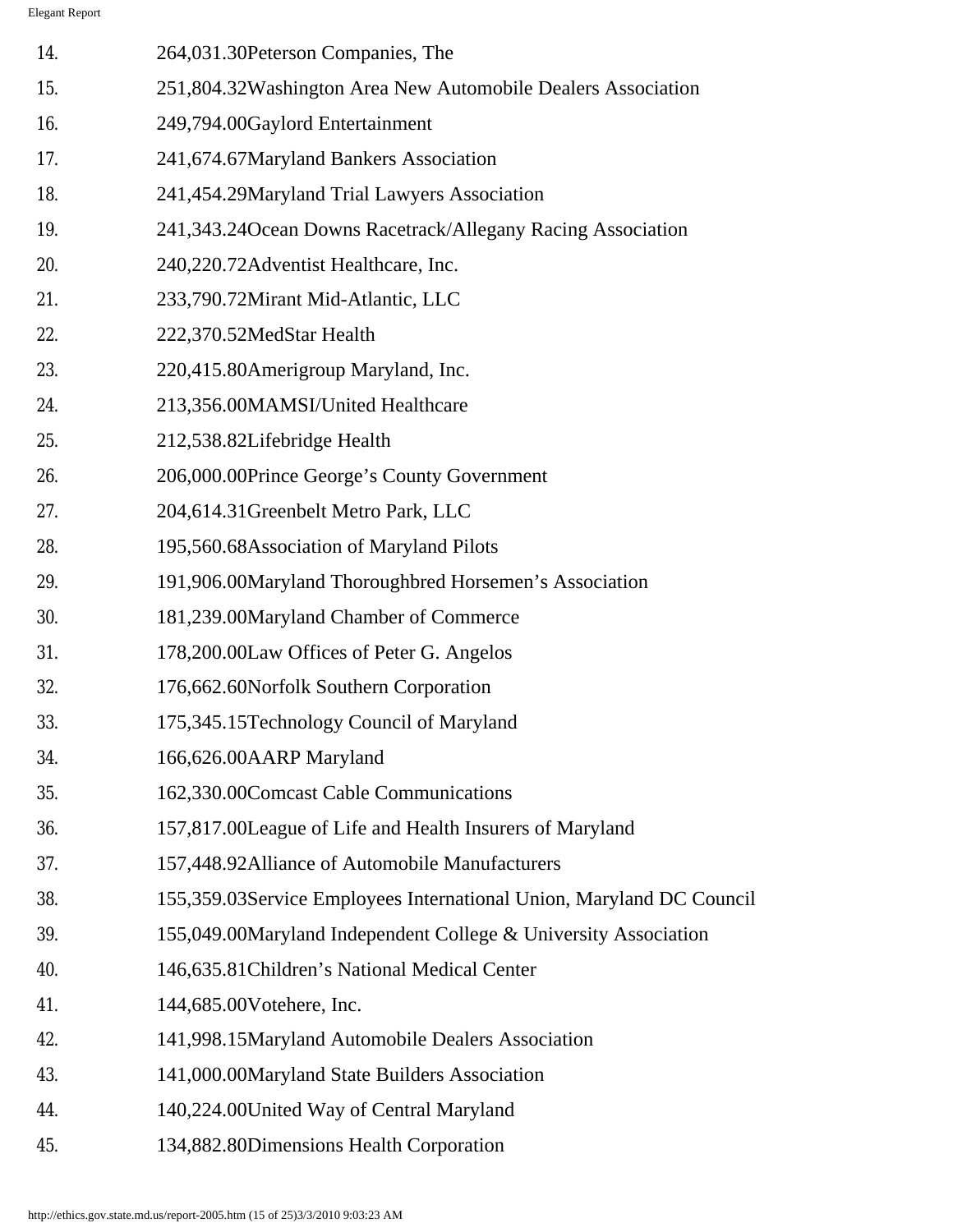| 46. | 134,499.88Baltimore Jewish Council                              |
|-----|-----------------------------------------------------------------|
| 47. | 134,475.00Lyondell Chemicals                                    |
| 48. | 133,224.00Maryland State Bar Association                        |
| 49. | 126,961.53ACS State & Local Solutions                           |
| 50. | 126,427.58Schaller Anderson of Maryland LLC                     |
| 51. | 124,538.92Luk Flats, LLC                                        |
| 52. | 123,251.85Constellation Energy Group, Inc.                      |
| 53. | 120,200.00 Oberthur Gaming Technologies, Inc.                   |
| 54. | 120,150.00Multimedia Games, Inc.                                |
| 55. | 119,761.26State Farm Insurance Companies                        |
| 56. | 117,613.14 Health Facilities Association of Maryland            |
| 57. | 116,074.44Cloverleaf Standardbred Owners Association            |
| 58. | 114,920.99Restaurant Association of Maryland, Inc.              |
| 59. | 108,674.03Apartment & Office Building Assn. of Metro Washington |
| 60. | 108,416.61MCI                                                   |
| 61. | 107,333.67MidAtlantic Lifespan                                  |
| 62. | 106,913.62Property Casualty Insurers Association of America     |
| 63. | 102,471.75Scientific Games International                        |
| 64. | 102,447.10American Petroleum Institute                          |
| 65. | 101,613.35 Equality Maryland, Inc.                              |
| 66. | 100,022.56Chesapeake Bay Foundation                             |
| 67. | 98,282.00Northrop Grumman Corporation                           |
| 68. | 97,505.37Montgomery County Chamber of Commerce                  |
| 69. | 97,000.00Greater Washington Board of Trade                      |
| 70. | 96,000.00American Minority Contractors & Business Association   |
| 71. | 95,669.68Cable Telecommunications Association of MD, DE & DC    |
| 72. | 94,103.13Pharmaceutical Research & Manufacturers of America     |
| 73. | 92,116.00American Heart Association                             |
| 74. | 90,621.75IGT                                                    |
| 75. | 90,200.00OSI, Inc. (Outback Steakhouse, Inc.)                   |
| 76. | 90,000.00Policy Studies, Inc.                                   |
| 77. | 89,020.40Maryland Association of Boards of Education            |
|     |                                                                 |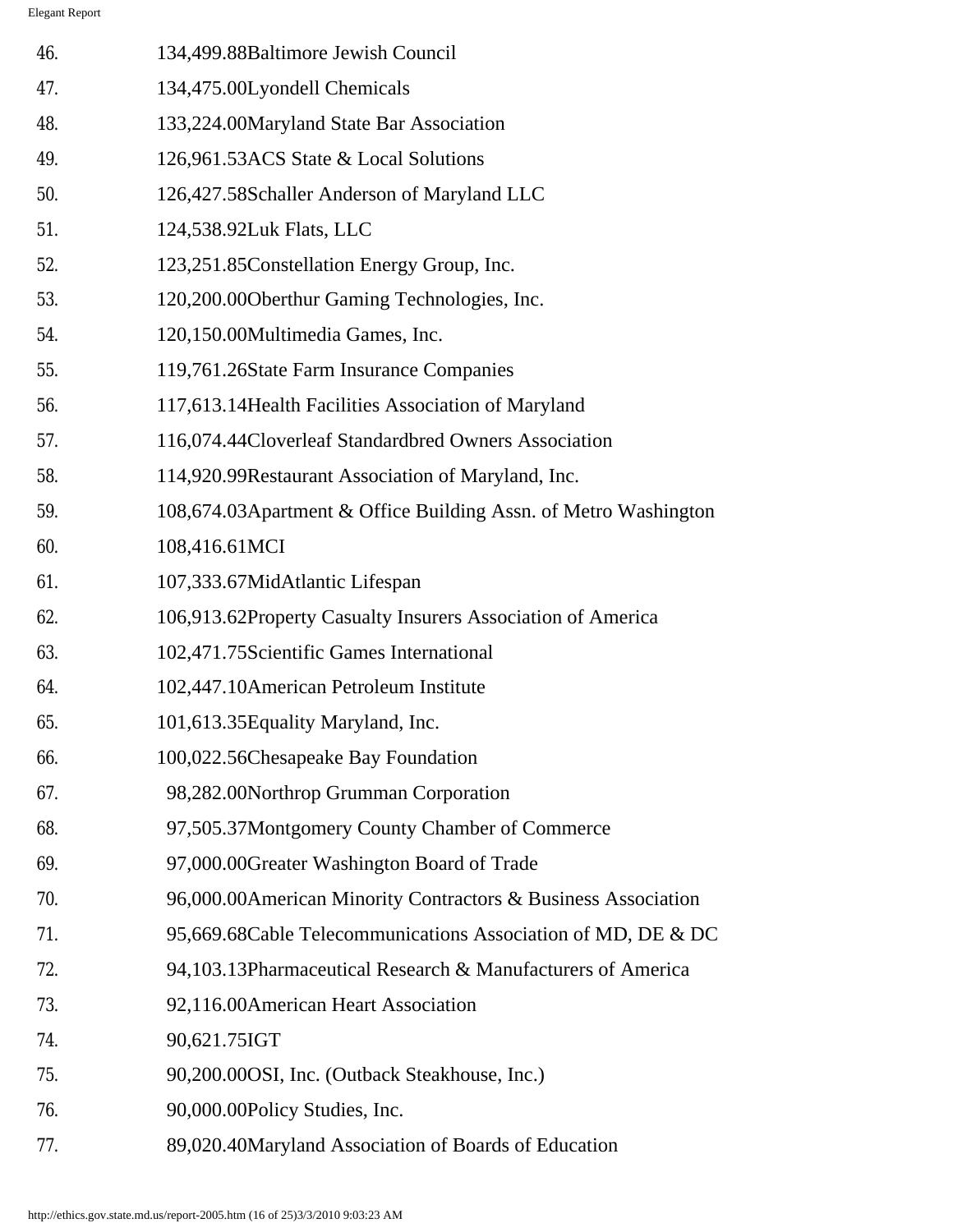| 78.  | 88,811.39Maryland Catholic Conference                                    |
|------|--------------------------------------------------------------------------|
| 79.  | 87,576.06Maryland Community Health System, LLP                           |
| 80.  | 86,264.00 Kaiser Foundation Health Plan of the Mid-Atlantic States, Inc. |
| 81.  | 85,649.08Reliant Energy, Inc.                                            |
| 82.  | 85,000.00Evercare                                                        |
| 83.  | 84,050.00Americhoice Health Services, Inc.                               |
| 84.  | 84,000.00Manufacturers' Alliance of Maryland                             |
| 85.  | 81,947.00Clark Enterprises, Inc.                                         |
| 86.  | 81,697.39General Growth Properties, Inc.                                 |
| 87.  | 81,162.04Maryland Farm Bureau, Inc.                                      |
| 88.  | 80,132.16 Greater Capital Area Association of Realtors                   |
| 89.  | 80,000.00AARP                                                            |
| 90.  | 80,000.00Lorillard Tobacco Company                                       |
| 91.  | 80,000.00Alcoa Eastalco Works                                            |
| 92.  | 79,725.50Suburban Hospital                                               |
| 93.  | 79,550.93 Friends of the Family, Inc.                                    |
| 94.  | 78,672.20Prison Health Services, Inc.                                    |
| 95.  | 78,465.00Maryland State Dental Association                               |
| 96.  | 78,400.00Rite Aid Corporation                                            |
| 97.  | 77,687.72GTECH Corporation                                               |
| 98.  | 76,395.30Maryland State and DC AFL-CIO                                   |
| 99.  | 76,274.00Greater Washington Commercial Association of Realtors           |
| 100. | 75,000.00Prince George's County Council                                  |
| 101. | 75,000.00Deloitte Consulting                                             |
| 102. | 74,737.18Cloverleaf Enterprises, Inc.                                    |
| 103. | 74,593.07 General Motors Corporation                                     |
| 104. | 72,685.00St. Agnes Healthcare                                            |
| 105. | 72,222.06Planned Parenthood of Metropolitan Washington                   |
| 106. | 72,000.00BAA USA                                                         |
| 107. | 72,000.00Walmart Stores, Inc.                                            |
| 108. | 71,379.66Correctional Medical Services                                   |
| 109. | 71,200.00 Valley Proteins Inc.                                           |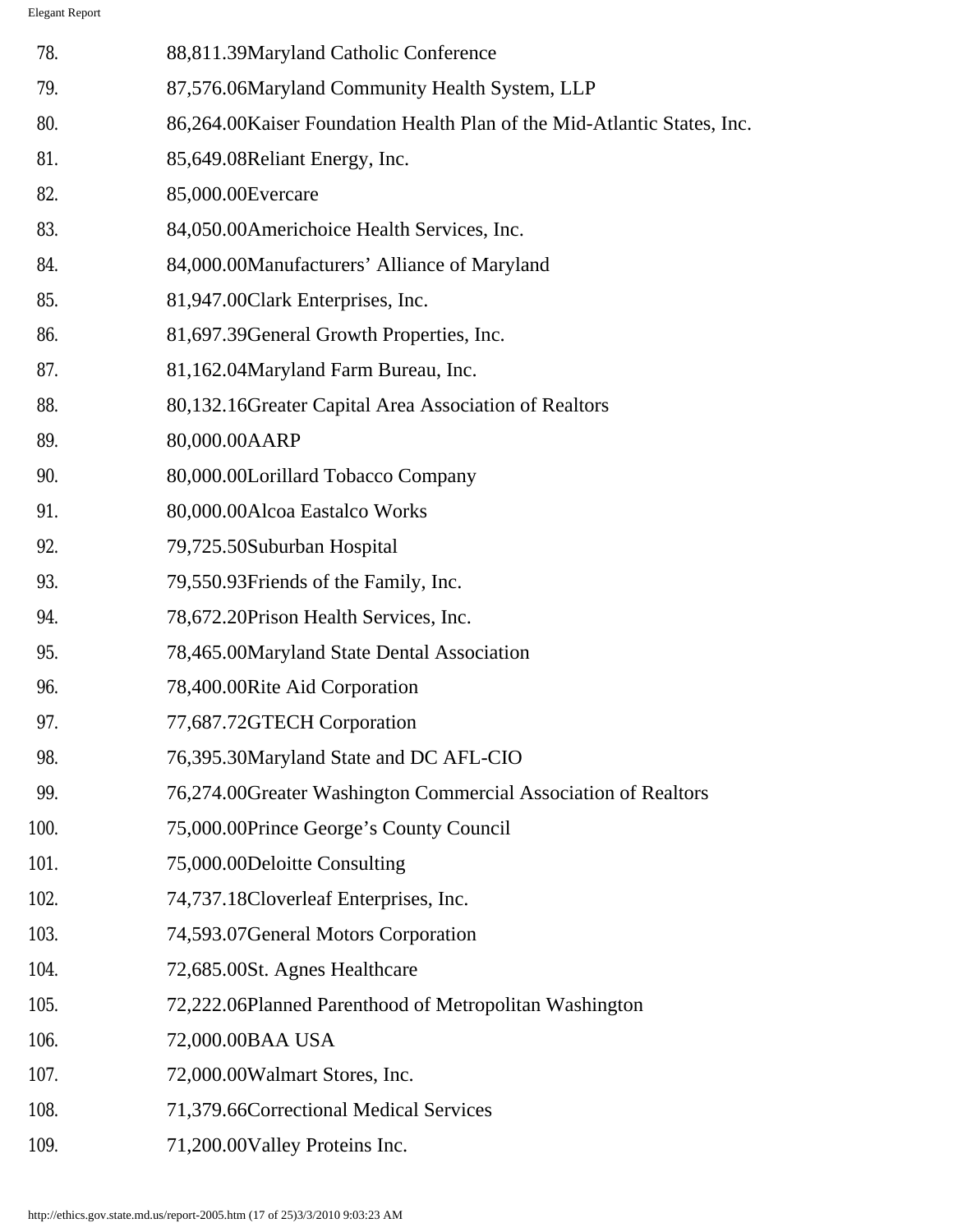| 110. | 70,650.00CH2M Hill                                              |
|------|-----------------------------------------------------------------|
| 111. | 69,590.00Maryland Taxicab, Sedan & Paratransit                  |
| 112. | 67,878.49Maryland Horse Breeders Association                    |
| 113. | 67,741.36Mid-Atlantic Petroleum Distributors Association        |
| 114. | 67,137.26ESP, Inc.                                              |
| 115. | 67,100.00Microsoft Corporation                                  |
| 116. | 66,092.09Maryland Tort Reform Coalition                         |
| 117. | 66,084.93NEXTEL Communications                                  |
| 118. | 65,500.00Diebold Election Systems                               |
| 119. | 65,390.74UST Public Affairs, Inc.                               |
| 120. | 65,251.38 National Federation of Independent Business           |
| 121. | 65,220.48Kraft Foods North America, Inc.                        |
| 122. | 65,022.64Mental Health Association of Maryland                  |
| 123. | 64,989.20Government Affairs-Maryland                            |
| 124. | 64,470.93Phillip Morris, USA                                    |
| 125. | 64,437.32CGI-AMS                                                |
| 126. | 64,200.00Washington Metropolitan Area Transit Authority (WMATA) |
| 127. | 63,993.00Sempra Generation                                      |
| 128. | 63,681.53Maryland Optometric Association                        |
| 129. | 63,397.76 Nationwide Insurance Company                          |
| 130. | 62,883.20 Cingular Wireless                                     |
| 131. | 62,253.06St. Joseph Medical Center                              |
| 132. | 61,905.06Concentra Medical Centers                              |
| 133. | 61,825.38 Variable Annuity Life Insurance Company, The (VALIC)  |
| 134. | 61,661.24Chimes, The                                            |
| 135. | 61,592.76Blind Industries & Services of Maryland                |
| 136. | 61,537.78MBNA America                                           |
| 137. | 61,189.48American Cancer Society                                |
| 138. | 60,715.35M-Real USA Corporation                                 |
| 139. | 60,621.75Accenture                                              |
| 140. | 60,537.70Maryland Citizens Health Initiative, Inc.              |
| 141. | 60,456.39MV Transportation, Inc.                                |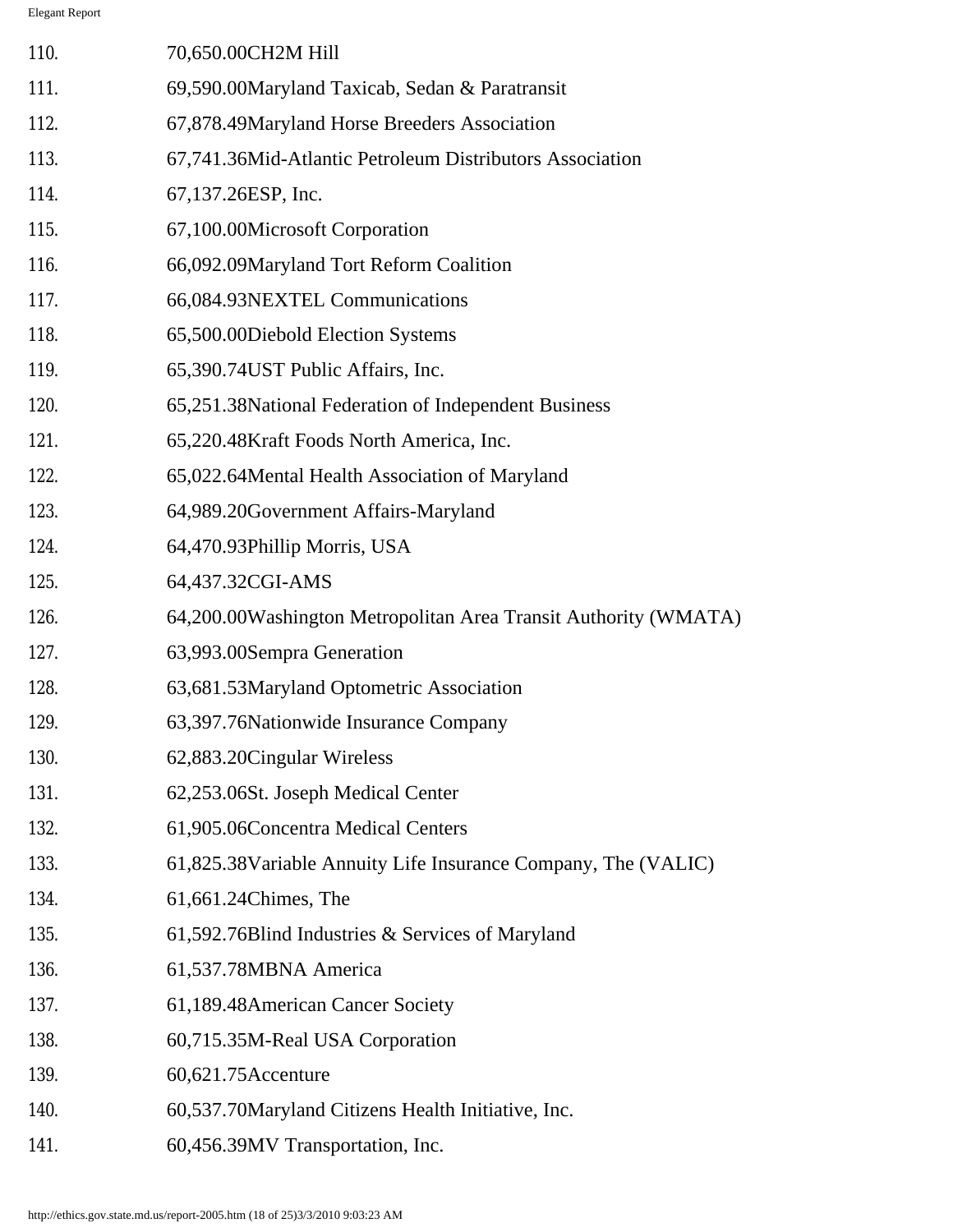| 142. | 60,277.10GBMC Healthcare, Inc.                             |
|------|------------------------------------------------------------|
| 143. | 60,250.00Leucadia International Corporation                |
| 144. | 60,246.59R. J. Reynolds Tobacco Company                    |
| 145. | 60,050.00Page & Associates                                 |
| 146. | 60,000.00Duke Energy North America                         |
| 147. | 60,000.00National Funeral Directors Association            |
| 148. | 59,800.00Maryland Insurance Council                        |
| 149. | 59,669.86Medco Health Solutions                            |
| 150. | 59,640.52University of Phoenix                             |
| 151. | 58,933.34 Alternative Medicine Integration of Maryland LLC |
| 152. | 58,779.72Columbia Gas of Maryland, Inc.                    |
| 153. | 58,483.34Delaware North Companies                          |
| 154. | 57,912.00Discovery Communications, Inc.                    |
| 155. | 57,000.00American Insurance Association                    |
| 156. | 55,767.87Smart & Associates, LLP                           |
| 157. | 55,600.00Progressive Maryland                              |
| 158. | 55,500.00 Caremark                                         |
| 159. | 55,430.32Dominion Resources Services, Inc.                 |
| 160. | 55,000.00Altria Corporate Services                         |
| 161  | 55,000.00 American Chemistry Council                       |
| 162. | 54,936.57Maryland Association of Mortgage Brokers          |
| 163. | 54,818.00Lockheed Martin Corporation                       |
| 164. | 54,000.00UFCW Local 27                                     |
| 165. | 53,865.00CSX Corporation                                   |
| 166. | 53,249.73Sunoco, Inc.                                      |
| 167. | 53,142.64T-Mobile USA, Inc.                                |
| 168. | 52,920.00Yellow Transportation                             |
| 169. | 52,617.58SCI Atlantic Region                               |
| 170. | 52,550.00EPIC Pharmacies, Inc.                             |
| 171. | 52,469.72U. S. Wind Force, LLC                             |
| 172. | 52,400.00College of American Pathologists                  |
| 173. | 52,398.78Motion Picture Association of America             |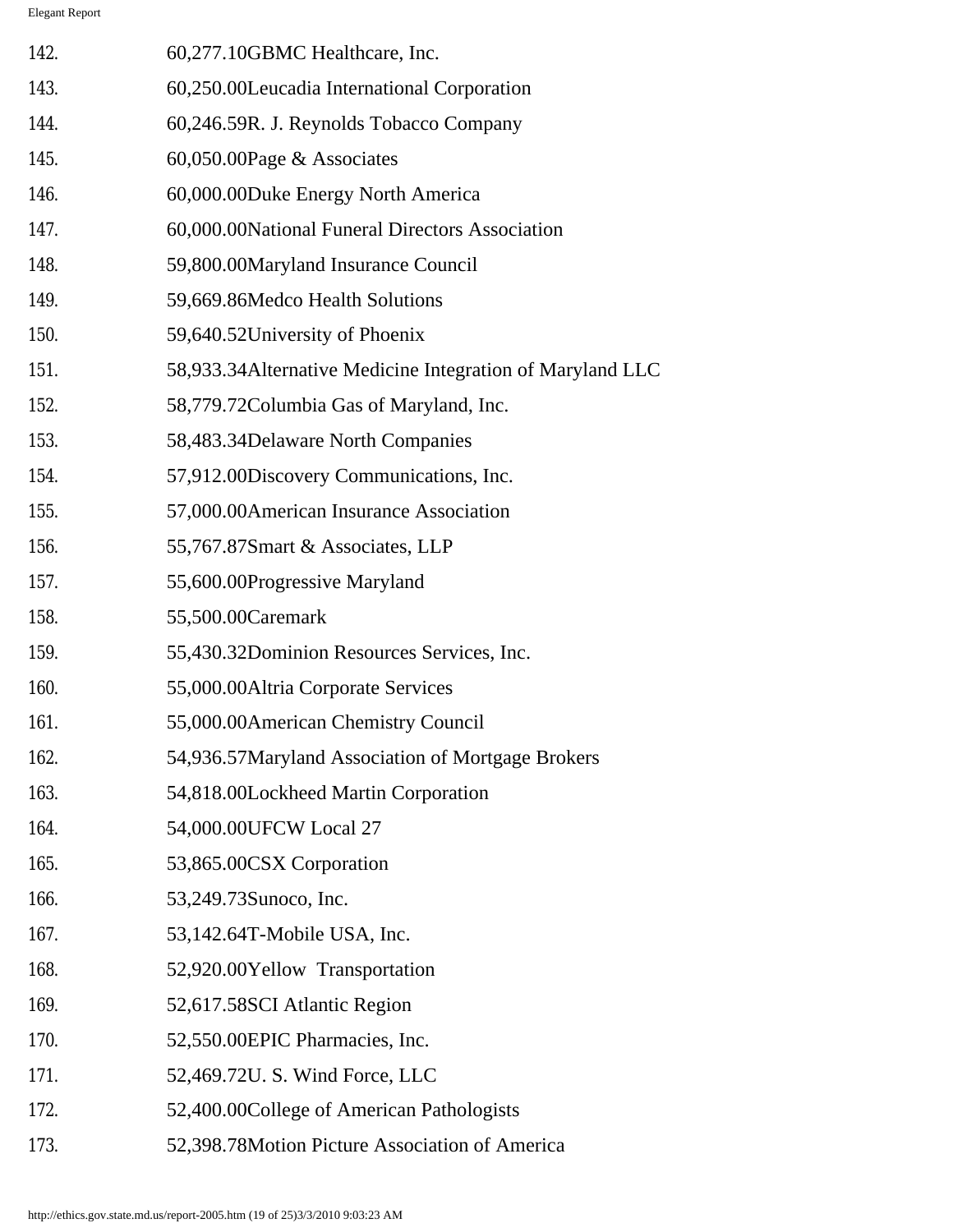| 174. | 52,236.34 ACLU of Maryland (America Civil Liberties Union)          |
|------|---------------------------------------------------------------------|
| 175. | 52,224.00Washington Gas                                             |
| 176. | 52,200.00Fraternal Order of Police Maryland State Lodge             |
| 177. | 52,185.38Advocates for Children & Youth, Inc.                       |
| 178. | 52,182.01 Dreyers Grand Ice Cream Inc. and Nestle Ice Cream Co. LLC |
| 179. | 52,050.00Dental Network, The                                        |
| 180. | 52,013.60WMDA Service Station and Automotive Repair Association     |
| 181. | 52,000.00 Penn National Gaming, Inc.                                |
| 182. | 51,539.00MaryPirg Citizen Lobby                                     |
| 183. | 51,492.00AFSCME Council 92                                          |
| 184. | 51,463.43Abbott Laboratories                                        |
| 185. | 51,329.60Baltimore Building & Construction Trades Council, AFL-CIO  |
| 186. | 51,206.52Drug Policy Alliance                                       |
| 187. | 50,851.51AFSCME AFL-CIO                                             |
| 188. | 50,563.77Maryland State Licensed Beverage Association               |
| 189. | 50,523.46Organization for International Investment                  |
| 190. | 50,500.00ARINC                                                      |
| 191. | 50,207.89HSBC-GR Corp. (Formerly Household Financial Group, LTD)    |
| 192. | 50,149.92Maryland Works, Inc.                                       |
| 193. | 50,000.00Maryland Association of Chain Drug Stores                  |
| 194. | 50,000.00MD/DC/DE Broadcasters Association, Inc.                    |

# **APPENDIX B**

# LOBBYISTS RECEIVING **\$50,000** OR MORE IN COMPENSATION ONE OR MORE EMPLOYERS

# *November 1, 2004 • October 31, 2005*

# \$ Amount

- 1. 1,018,784.73Alexander, Gary R.
- 2. 892,584.00Enten, D. Robert
- 3. 890,690.52Rozner, Joel D.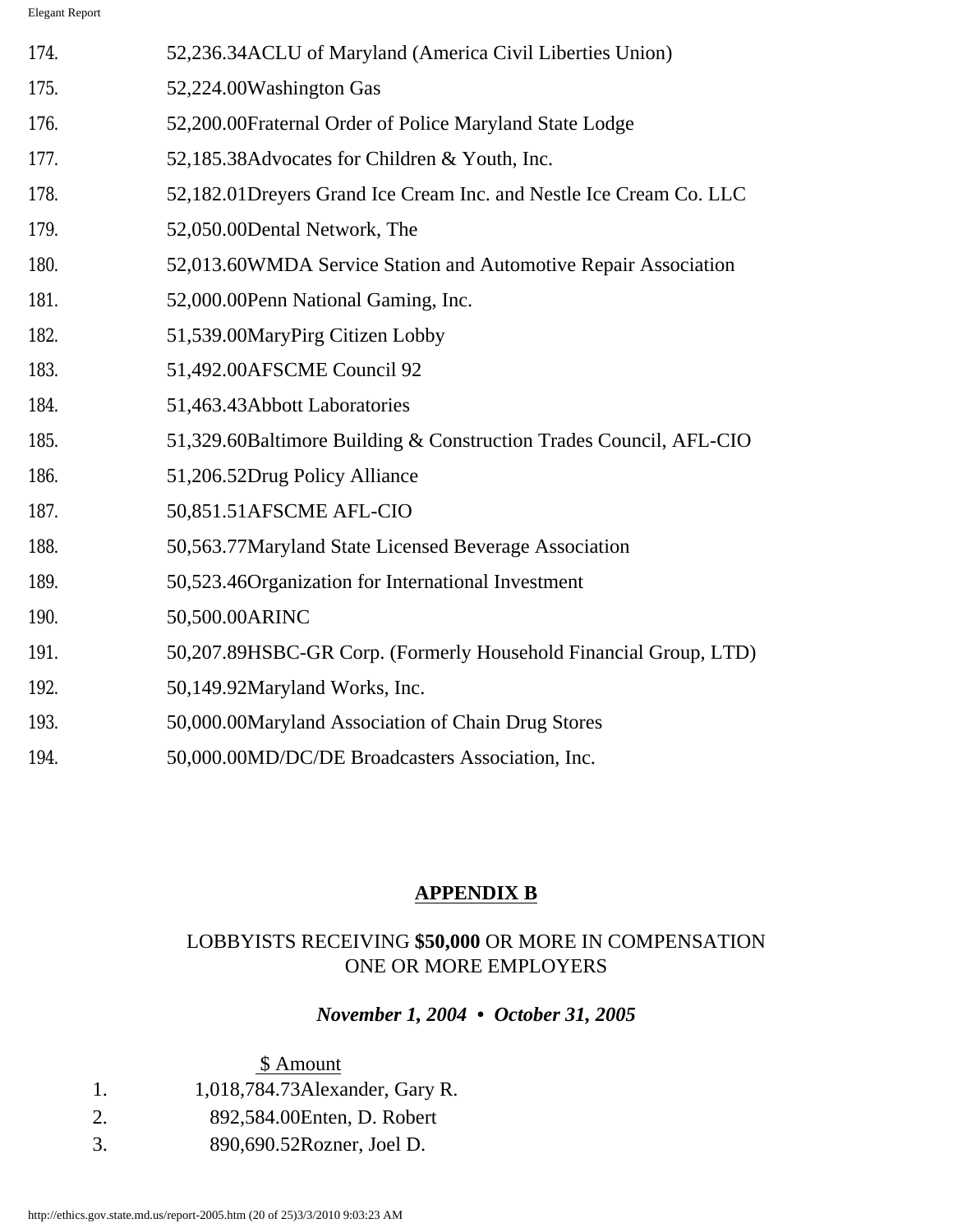| 4.  | 807,005.00Rifkin, Alan M.            |
|-----|--------------------------------------|
| 5.  | 806,488.19Stierhoff, John R.         |
| 6.  | 709,758.33Pitcher, J. William        |
| 7.  | 638,514.97Johansen, Michael V.       |
| 8.  | 625,546.00Rasmussen, Dennis          |
| 9.  | 595,470.00 Bereano, Bruce C.         |
| 10. | 574,841.62Shaivitz, Robin F.         |
| 11. | 554,564.92Cowen, Lee                 |
| 12. | 554,250.00 Manis, Nicholas G.        |
| 13. | 518,250.05Taylor, Casper             |
| 14. | 464,400.00 Evans Gerard E.           |
| 15. | 455,726.40Burridge, Carolyn T.       |
| 16. | 448,234.37Popham, Bryson F.          |
| 17. | 400,354.50McCoy, Dennis C.           |
| 18. | 394,000.20Schwartz, Joseph A., III   |
| 19. | 363,843.00Hoffman, Barbara           |
| 20. | 359,997.76Collins, Carville B.       |
| 21. | 326,453.50Arrington, Michael         |
| 22. | 318,924.96Lamb, Todd                 |
| 23. | 311,708.83Tiburzi, Paul A.           |
| 24. | 289,791.68Ornstein, Chantel          |
| 25. | 282,816.21Doherty, Daniel T., Jr.    |
| 26. | 262,303.00Miedusiewski, American Joe |
| 27. | 231,500.00Boston, Frank              |
| 28. | 226,832.80Kasemeyer, Pamela M.       |
| 29. | 226,262.50Funk, David                |
| 30. | 207,288.23Brocato, Barbara Marx      |
| 31. | 204,000.00Genn, Gilbert J.           |
| 32. | 199,375.00Levitan, Laurence          |
| 33. | 197,200.00Battle, J. Kenneth Jr.     |
| 34. | 189,165.00Andryszak, John A.         |
| 35. | 187,817.00Rivkin, Deborah R.         |
| 36. | 185,064.00Burner, Gene L.            |
| 37. | 174,750.00 Manis, George N.          |
| 38. | 167,500.00 Carter, W. Minor          |
| 39. | 157,403.50Binderman, Mindy Koplan    |
| 40. | 157,350.00 Carroll, David H., Jr.    |
| 41. | 157,350.00Johnson, Robert C.         |
| 42. | 154,280.00Goldstein, Franklin        |
| 43. | 152,420.00Gally, Eric                |
| 44. | 152,000.00 Canning, Michael F.       |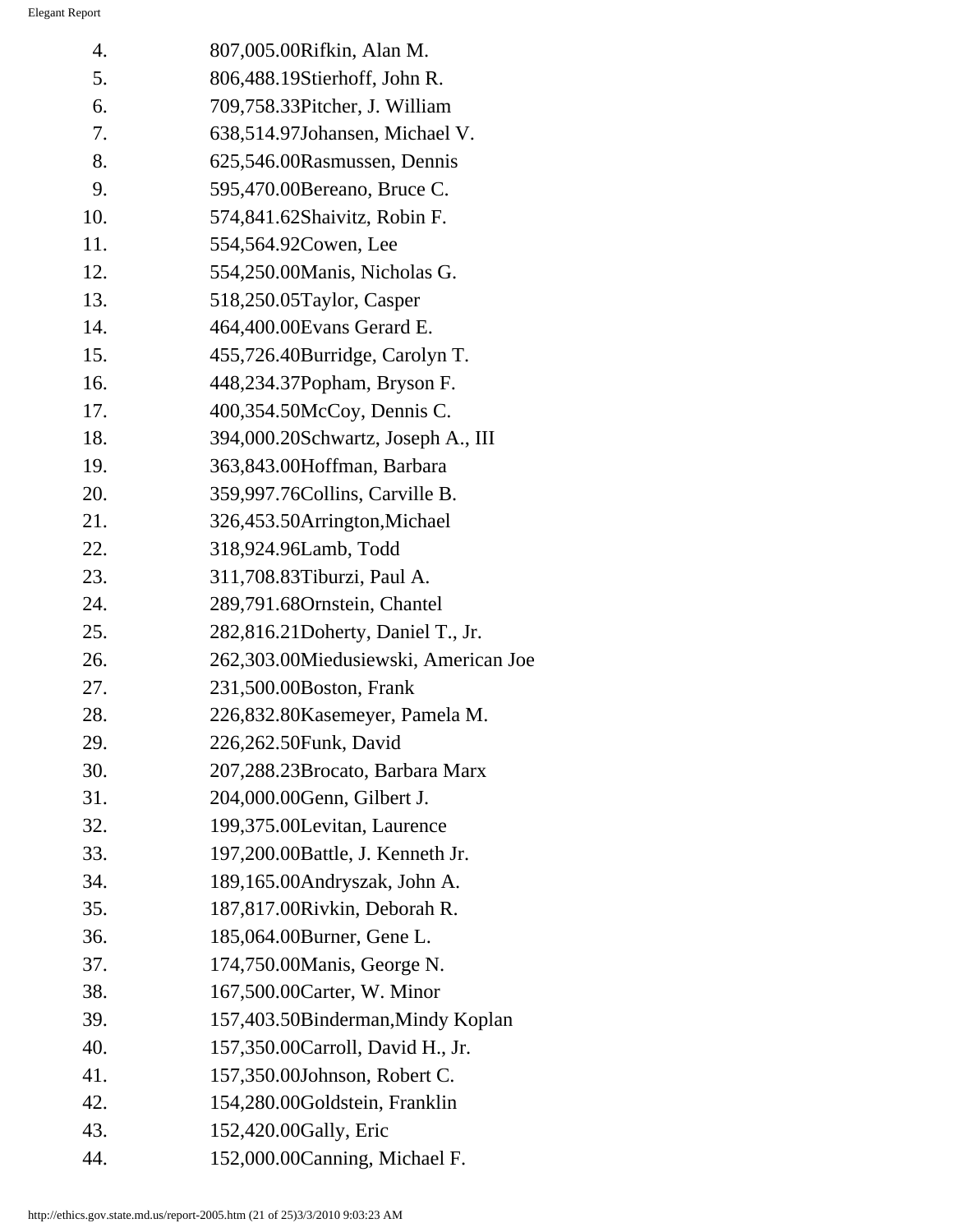| 45. | 149,451.25 Hanna, Tiffany            |
|-----|--------------------------------------|
| 46. | 148,000.00Harris-Jones, Lisa M.      |
| 47. | 144,685.00Moffett, Anthony           |
| 48. | 142,000.00Proctor, Gregory S.        |
| 49. | 140,664.00Valentino-Benitez, Ellen   |
| 50. | 140,000.00Pica, John A. Jr.          |
| 51. | 140,000.00Hill, Denise               |
| 52. | 139,806.49McDonough, John P.         |
| 53. | 137,800.00Looney, Sean M.            |
| 54. | 136,061.38Iacobazzi, Catherine F.    |
| 55. | 133,208.00 Harting, Marta D.         |
| 56. | 128,050.00Miles, William R.          |
| 57. | 123,000.00Albert, David G.           |
| 58. | 122,000.00DiPietro, Christopher V.   |
| 59. | 121,400.00Lanier, Ivan               |
| 60. | 117,120.20 Wilkins, Barbara J.       |
| 61. | 115,150.00Sidh, Sushant              |
| 62. | 115,000.00Loughran, Kathleen         |
| 63. | 113,040.00Gisriel, Michael U.        |
| 64. | 112,548.00Weisel, Meredith R.        |
| 65. | 106,300.00Muir, Scott                |
| 66. | 106,000.00Wise, J. Steven            |
| 67. | 104,894.00Waranch, Nan Arlene        |
| 68. | 102,518.50Ciekot, Ann T.             |
| 69. | 100,995.27Wood, Paul G.              |
| 70. | 100,000.00Townsend, Pegeen           |
| 71. | 98,998.00Montgomery, Richard A., III |
| 72. | 91,000.00Rehrmann, Eileen            |
| 73. | 90,650.00Johnson, Deron A.           |
| 74. | 89,585.00Roddy, Patrick              |
| 75. | 87,330.82Winstead, David L.          |
| 76. | 86,721.60Hoover, Lesa Noblitt        |
| 77. | 86,500.00Murphy, Don                 |
| 78. | 83,000.00Jepson, Robert              |
| 79. | 81,504.15 Antoun, Mary               |
| 80. | 80,000.00Matricciani, Denise M.      |
| 81. | 80,000.00McDougall, Cathy            |
| 82. | 80,000.00Nathanson, Martha Dale      |
| 83. | 78,320.00Wyatt, Joseph Richard       |
| 84. | 78,200.00Doolan, Devin John          |
| 85. | 77,858.57Murphy, Kathleen M.         |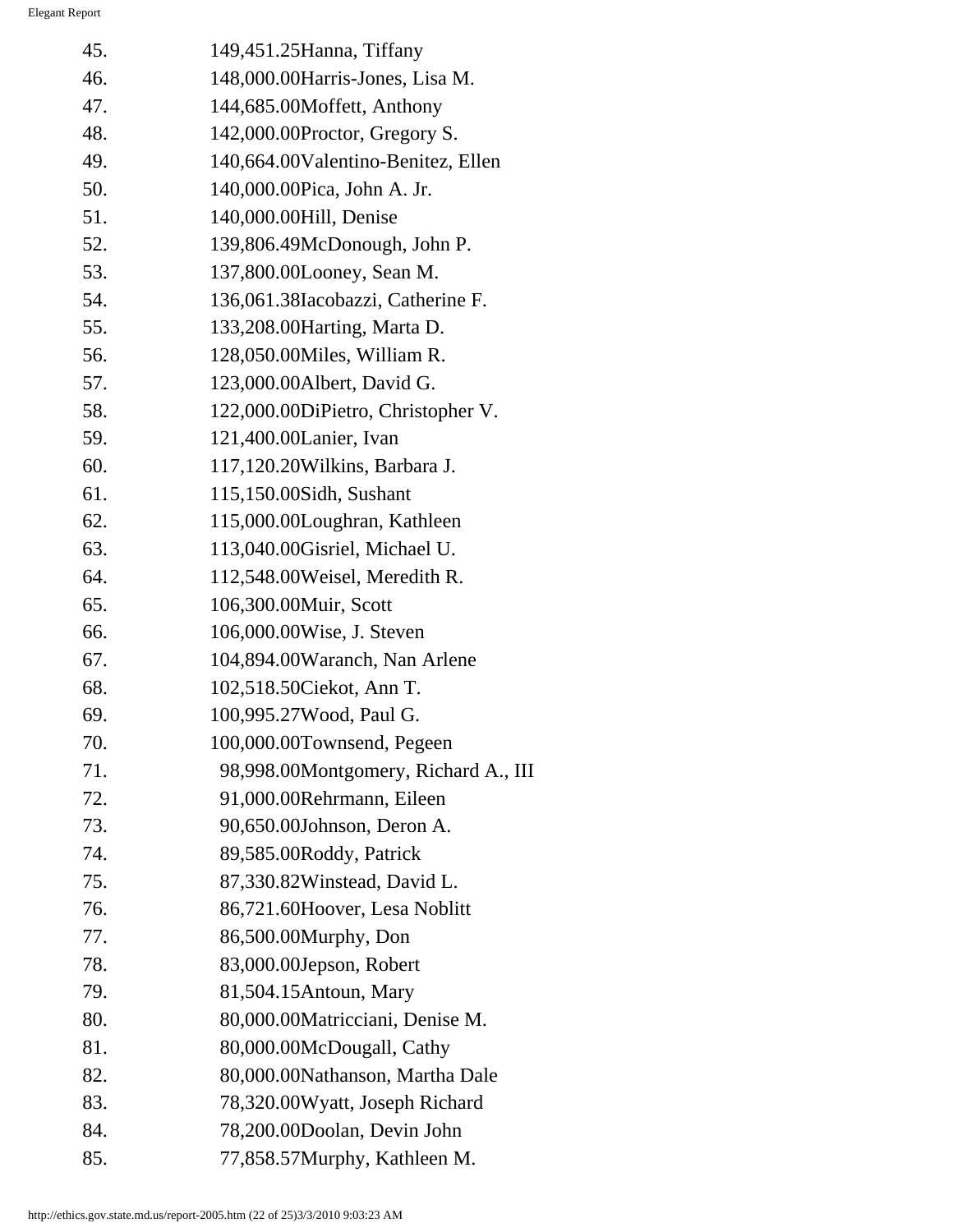| 86.  | 76,000.00McHugh, Kathleen L.          |
|------|---------------------------------------|
| 87.  | 75,000.00Lucchi, Leonard L.           |
| 88.  | 74,415.00Bryant, Eric Lee             |
| 89.  | 72,998.00Thompson, Melvin R.          |
| 90.  | 71,832.00 Kaufman, M. James           |
| 91.  | 71,800.00 Cohen, Harold A.            |
| 92.  | 71,500.00 Opara, Clay C.              |
| 93.  | 71,395.00Neil, John B.                |
| 94.  | 71,298.00Saquella, Thomas S.          |
| 95.  | 69,207.00Levitan, Susan T.            |
| 96.  | 69,081.05Zellmer, Jeffrie             |
| 97.  | 68,200.00 Kauffman, Danna Lubrani     |
| 98.  | 68,014.89Richardson, Lawrence A., Jr. |
| 99.  | 66,700.00Larsen, Steven B.            |
| 100. | 66,271.00Doherty, Frances             |
| 101. | 65,700.00Woolums, John R.             |
| 102. | 64,636.80Powell, Michael C.           |
| 103. | 64,563.85Cobbs, Drew P.               |
| 104. | 63,500.00 Neily, Alice J.             |
| 105. | 62,460.00Douglas, Robert C.           |
| 106. | 60,000.00Creighton, Nancy             |
| 107. | 60,000.00DeFrancis, Joseph A.         |
| 108. | 60,000.00Lawrence, Edgar (Larry)      |
| 109. | 60,000.00Ranier, Edward M.            |
| 110. | 59,949.00Yewell, Therese              |
| 111. | 55,858.00Bjarekull, Tina M.           |
| 112. | 55,000.00Flowers, Willie              |
| 113. | 54,000.00Counihan, Gene W.            |
| 114. | 54,000.00Dunphy, David D.             |
| 115. | 54,000.00Fedder, Michaeline R.        |
| 116. | 53,933.70Mickens, Randal L.           |
| 117. | 53,793.75Maloney, Amy E.              |
| 118. | 53,550.00 Ray, Kelley                 |
| 119. | 52,875.00Sammis, Elizabeth P.         |
| 120. | 51,500.00Doyle, James J., Jr.         |
| 121. | 50,850.00Conn, David                  |
| 122. | 50,388.16Mitchell, Susan N.           |
| 123. | 50,000.00Pierson, Calvin M.           |
| 124. | 50,000.00Robbins, Earl H., Jr.        |
| 125. | 50,000.00Sokolowski, Paul             |
| 126. | 50,000.00Todd, Greta                  |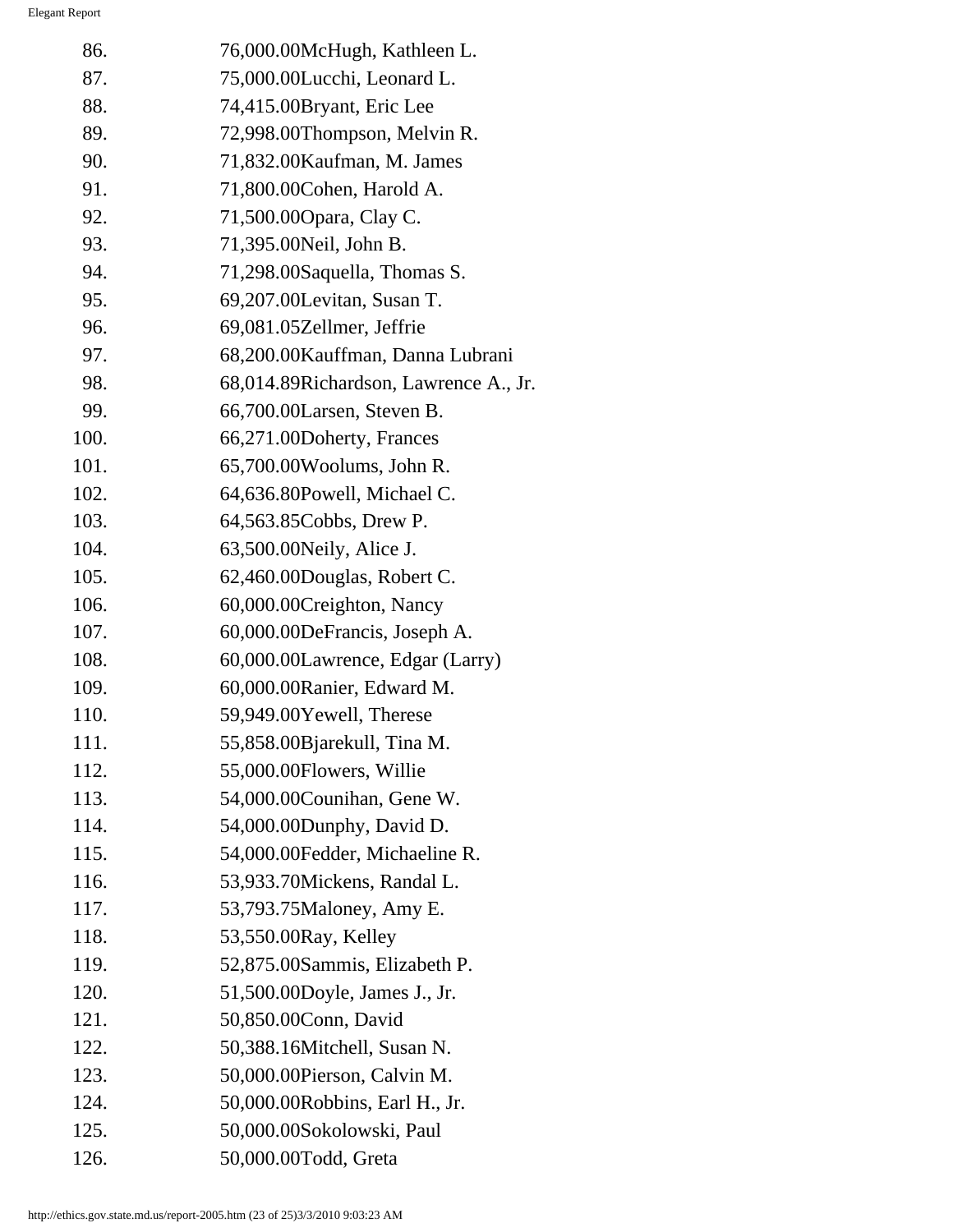#### **APPENDIX C**

EXPENDITURES ON SPECIAL EVENTS November 1, 2004 – October 31, 2005

| <b>Group Invited</b>                  | <b>Number of</b><br><b>Times Invited</b> | <b>TOTAL</b>   |  |
|---------------------------------------|------------------------------------------|----------------|--|
| All General Assembly                  | 102                                      | \$1,296,617.20 |  |
| <b>Anne Arundel County Delegation</b> | 6                                        | 44,200.92      |  |
| <b>Baltimore City Delegation</b>      | 6                                        | 10,104.24      |  |
| <b>Baltimore County Delegation</b>    | 9                                        | 17,324.58      |  |
| <b>Carroll County Delegation</b>      | 3                                        | 2,615.31       |  |
| <b>Harford County Delegation</b>      | $\overline{2}$                           | 888.23         |  |
| <b>Howard County Delegation</b>       | $\overline{7}$                           | 74,659.28      |  |
| <b>Lower Eastern Shore Delegation</b> | 6                                        | 1,426.71       |  |
| <b>Montgomery County Delegation</b>   | 20                                       | 246,743.39     |  |
| Prince George's County Delegation     | 21                                       | 209,080.15     |  |
| <b>Southern Maryland Delegation</b>   | 5                                        | 43,875.86      |  |
| <b>Upper Eastern Shore Delegation</b> | $\overline{7}$                           | 1,537.27       |  |
| <b>Western Maryland Delegation</b>    | $\overline{4}$                           | 45,213.18      |  |
| <b>HOUSE</b>                          |                                          |                |  |
| Appropriations                        | 11                                       | 26,482.51      |  |
| Health & Government Operations        | 20                                       | 42,611.23      |  |
| <b>Economic Matters</b>               | 19                                       | 44,433.75      |  |
| <b>Environmental Matters</b>          | 14                                       | 18,482.70      |  |
| Judiciary                             | 12                                       | 27,207.19      |  |
| Ways and Means                        | 11                                       | 30,781.34      |  |
| <b>SENATE</b>                         |                                          |                |  |
| <b>Budget and Taxation</b>            | 14                                       | 31,366.20      |  |
| Education, Health & Environ. Affairs  | 18                                       | 19,837.50      |  |
| Finance                               | 25                                       | 36,950.05      |  |
| <b>Judicial Proceedings</b>           | 12                                       | 29,053.93      |  |

#### TOTAL: \$2,301,492.72

(NOTE: Where more than one committee was invited to the same event for the purposes of this report, there may be a proportionate allocation.)